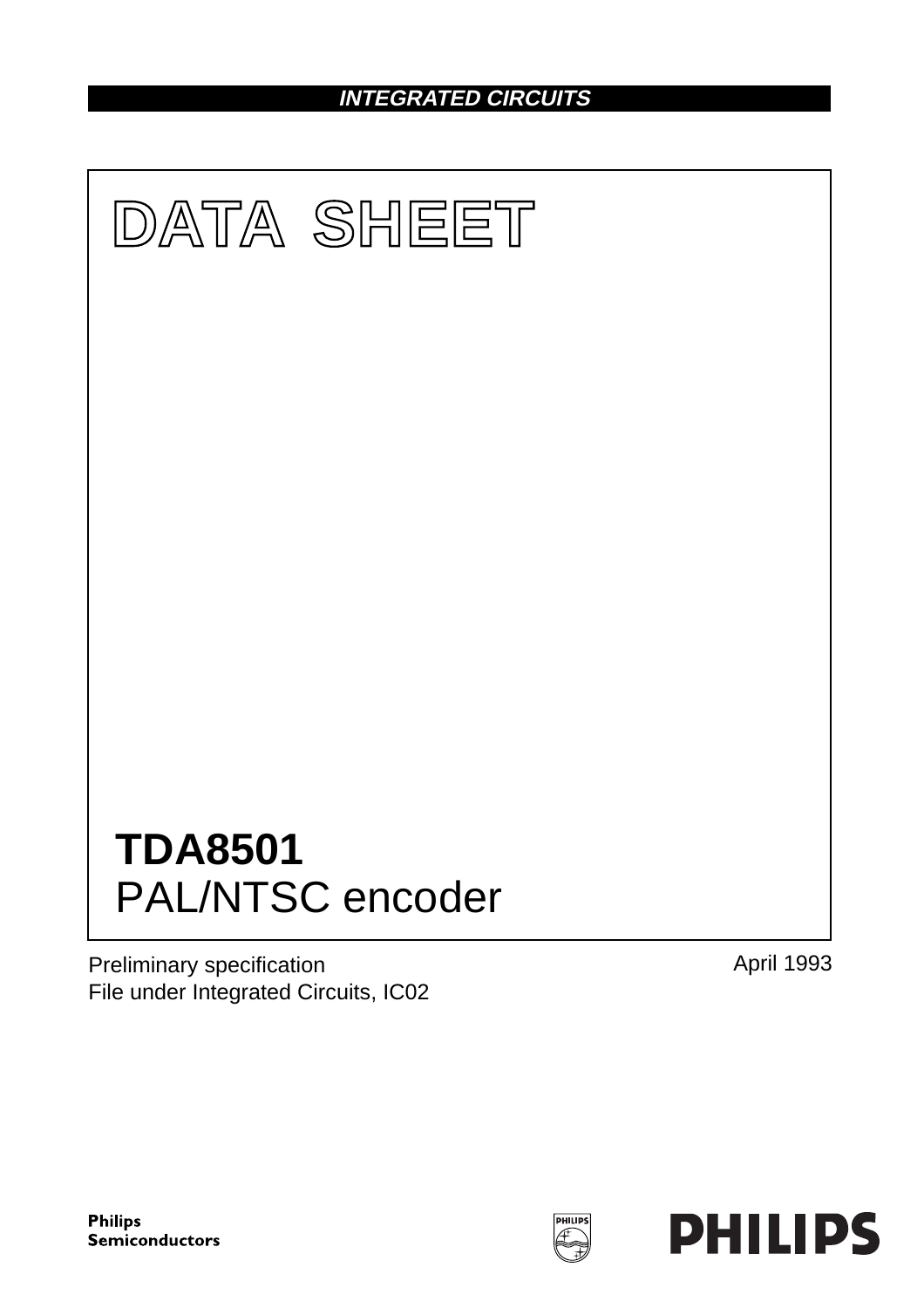## **FEATURES**

- Two input stages: R, G, B and −(R−Y), −(B−Y), Y with multiplexing
- Chrominance processing, highly integrated, includes low frequency filters for the colour difference signals, and after the modulator a bandpass filter
- Fully controlled modulator produces a signal according to the PAL or NTSC standard without adjustments
- A free running oscillator. Can be tuned by crystal or by an external frequency source
- Output stages with separated Y + SYNC and chrominance (Y + C, SVHS), and a CVBS output. Signal amplitudes are correct for 75  $\Omega$  driving via an external emitter follower. Internal generation of NTSC setup
- Sync separator circuit and pulse shaper, to generate the required pulses for the processing, clamping, blanking, FH/2, and burst pulse
- H/2 control pin. In PAL mode the internally generated H/2 is connected to this pin and the phase of this signal can be reset
- Internal bandgap reference.

## **GENERAL DESCRIPTION**

The TDA8501 is a highly integrated PAL/NTSC encoder IC which is designed for use in all applications where R, G and B or Y, U and V signals require transformation to PAL or NTSC values.The specification of the input signals are fully compatible with the specification of those of the TDA8505 SECAM-encoder.

| <b>EXTENDED TYPE</b> | <b>PACKAGE</b> |                     |                 |                          |  |  |  |
|----------------------|----------------|---------------------|-----------------|--------------------------|--|--|--|
| <b>NUMBER</b>        | <b>PINS</b>    | <b>PIN POSITION</b> | <b>MATERIAL</b> | <b>CODE</b>              |  |  |  |
| <b>TDA8501</b>       | 24             | DIL                 | plastic         | SOT234AH2 <sup>(1)</sup> |  |  |  |
| <b>TDA8501T</b>      | 24             | SO                  | plastic         | SOT137AH1 <sup>(2)</sup> |  |  |  |

### **Note**

1. SOT234-1; 1996 December 2.

2. SOT137-1; 1996 December 2.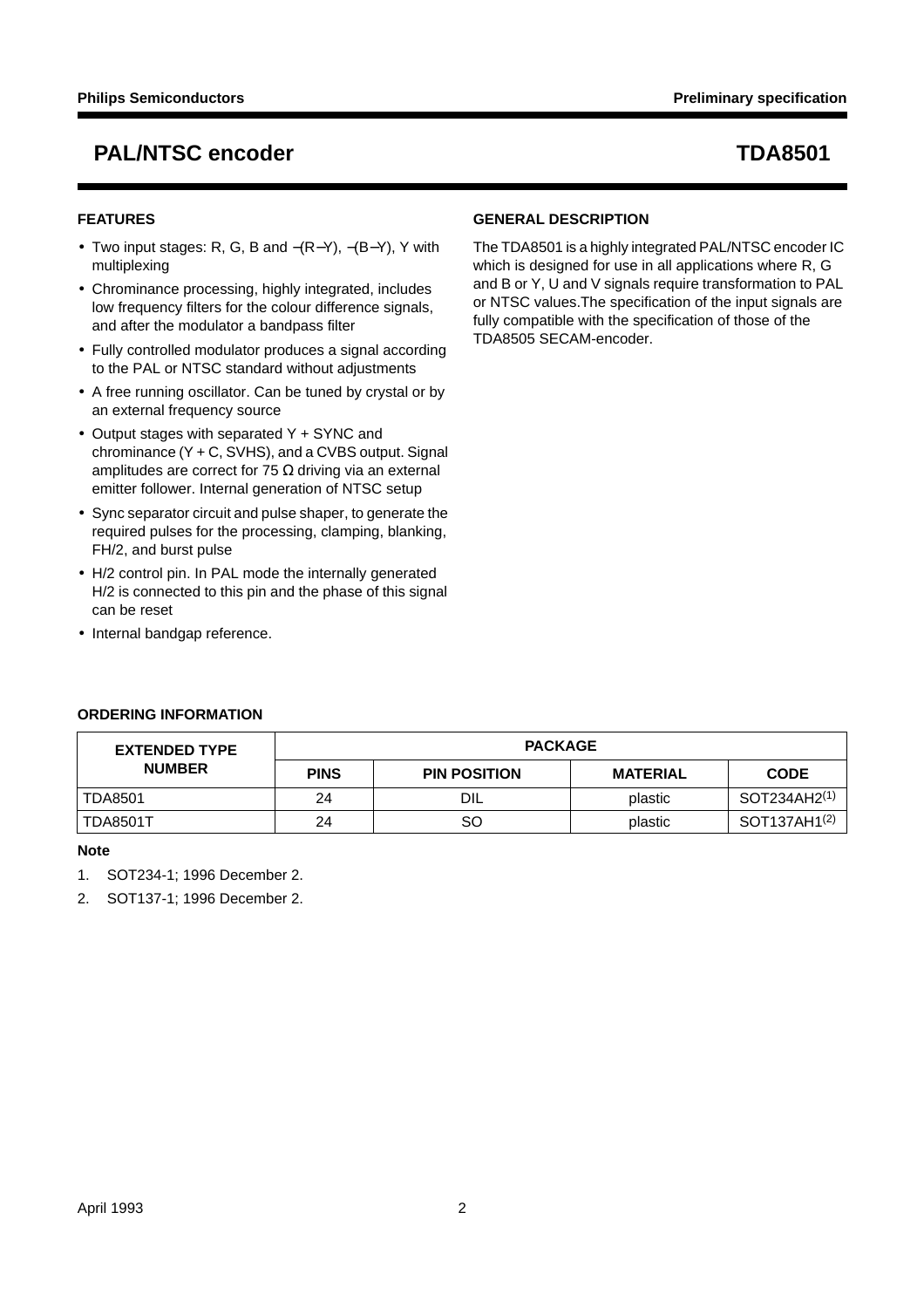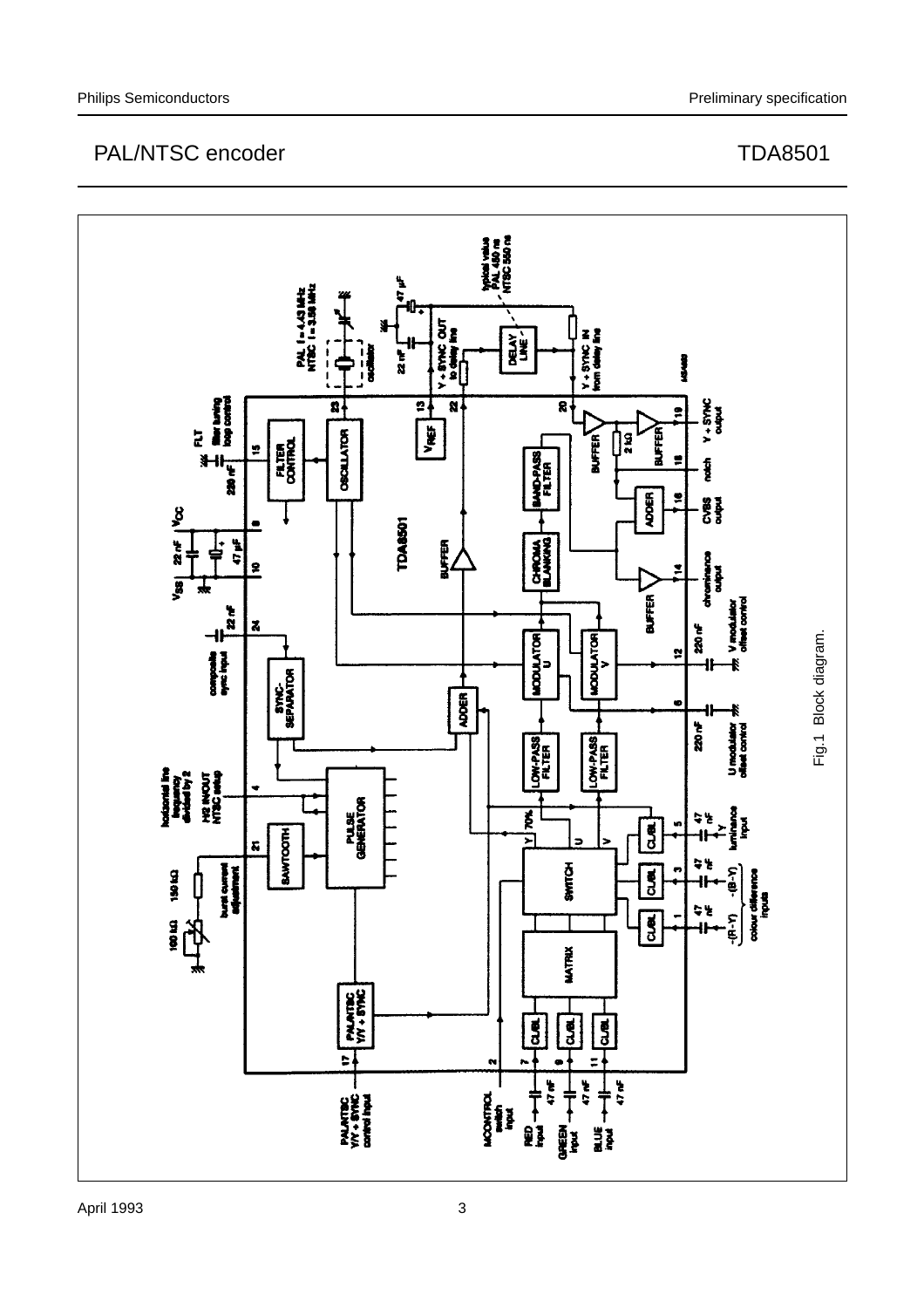

## **PINNING**

U and V respectively, are the terms used to describe the colour difference signals at the output of the matrix.

| <b>SYMBOL</b>   | <b>PIN</b>     | <b>DESCRIPTION</b>                                                                                                                                                                                           |
|-----------------|----------------|--------------------------------------------------------------------------------------------------------------------------------------------------------------------------------------------------------------|
| $-(R-Y)$        | 1              | colour difference input signal, for EBU bar (75%) 1.05 V (p-p)                                                                                                                                               |
| <b>MCONTROL</b> | $\overline{2}$ | multiplexer switch control input; HIGH = RGB, LOW = $-(R-Y)$ , $-(B-Y)$ , Y                                                                                                                                  |
| $-(B-Y)$        | 3              | colour difference input signal, for EBU bar (75%) 1.33 V (p-p)                                                                                                                                               |
| H/2             | 4              | line pulse input/output divided-by-2 for synchronizing the internal H/2, if not used, this pin<br>dependent on mode selected, is either left open-circuit, or connected to $V_{CC}$ or to ground<br>(note 1) |
| Y               | 5              | luminance input signal 1 V nominal without sync                                                                                                                                                              |
| U OFFSET        | 6              | U modulator offset control capacitor                                                                                                                                                                         |
| R               | 7              | RED input signal for EBU bar of 75% 0.7 V (p-p)                                                                                                                                                              |
| $V_{\rm CC}$    | 8              | supply voltage; 5 V nominal                                                                                                                                                                                  |
| G               | 9              | GREEN input signal for EBU bar of 75% 0.7 V (p-p)                                                                                                                                                            |
| $V_{SS}$        | 10             | ground (0 V)                                                                                                                                                                                                 |
| B               | 11             | BLUE input signal for EBU bar of 75% 0.7 V (p-p)                                                                                                                                                             |
| V OFFSET        | 12             | V modulator offset control capacitor                                                                                                                                                                         |
| $V_{REF}$       | 13             | 2.5 V internal reference voltage output                                                                                                                                                                      |
| <b>CHROMA</b>   | 14             | chrominance output                                                                                                                                                                                           |
| FLT.            | 15             | filter tuning loop capacitor                                                                                                                                                                                 |
| <b>CVBS</b>     | 16             | composite PAL or NTSC output, 2 V (p-p) nominal                                                                                                                                                              |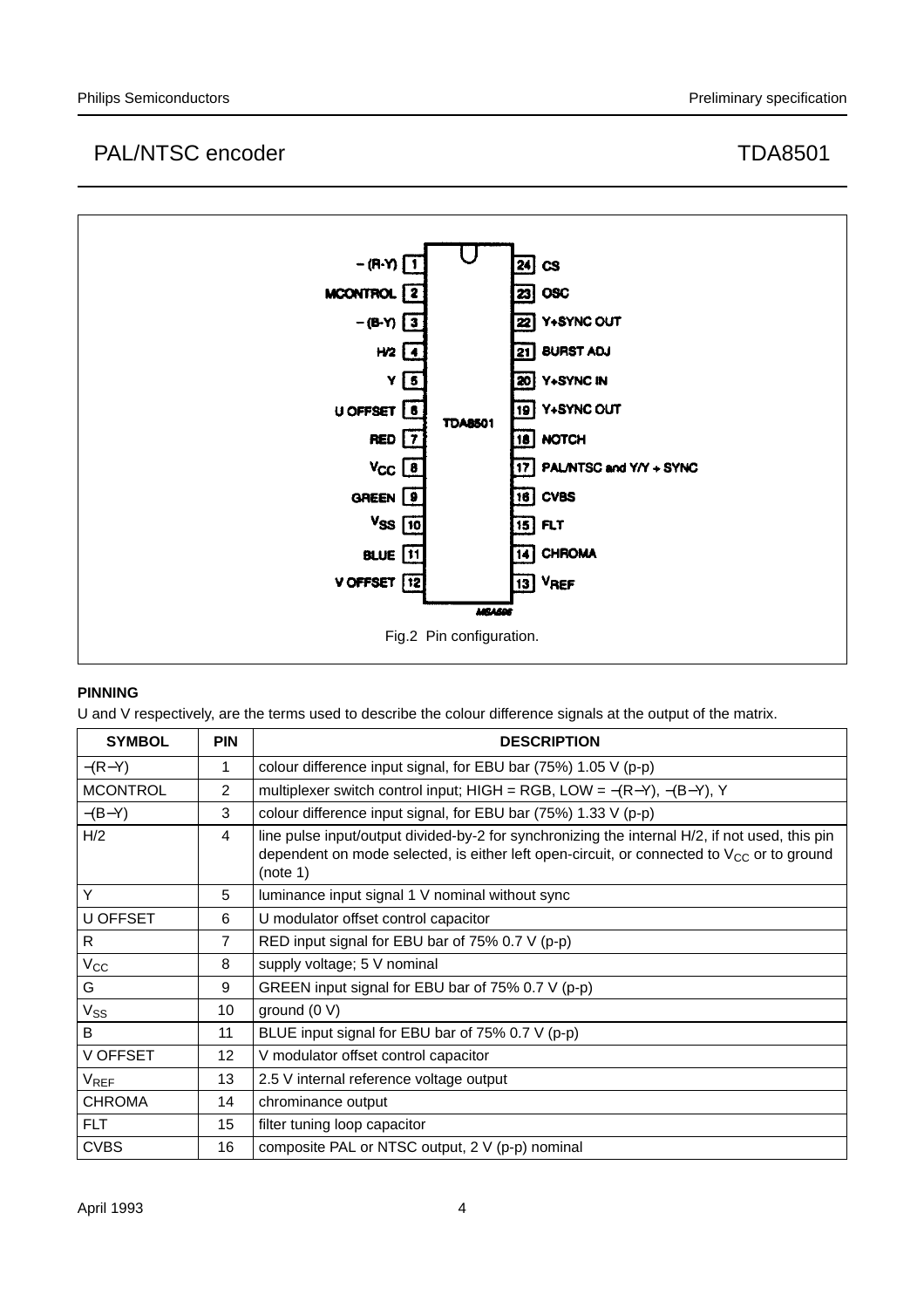| <b>SYMBOL</b>                | <b>PIN</b> | <b>DESCRIPTION</b>                                                                                                                                                   |
|------------------------------|------------|----------------------------------------------------------------------------------------------------------------------------------------------------------------------|
| PAL/NTSC and<br>$Y/Y + SYNC$ | 17         | four level control pin (note 2)                                                                                                                                      |
| <b>NOTCH</b>                 | 18         | Y +SYNC output via an internal resistor of $2 k\Omega$ ; a notch filter can be connected to this pin                                                                 |
| Y +SYNC OUT                  | 19         | 2 V (p-p) nominal Y +SYNC output                                                                                                                                     |
| Y +SYNC IN                   | 20         | Y +SYNC input; (from pin 22) connected to the output of the external delay line                                                                                      |
| <b>BURST ADJ</b>             | 21         | burst current adjustment via external resistor                                                                                                                       |
| Y +SYNC OUT                  | 22         | Y +SYNC output 1 V (p-p) nominal, connected to the input of the external delay line                                                                                  |
| <b>OSC</b>                   | 23         | oscillator tuning: connected to either a crystal in series with capacitor to ground, or to an<br>external frequency source via a resistor in series with a capacitor |
| CS.                          | 24         | composite sync input, $0.3 \vee (p-p)$ nominal                                                                                                                       |

## **Notes**

- 1. Pin 4: in PAL mode, if not connected to external H2 pulse, this pin is the output for the internally generated H/2 signal. Pin 4: in NTSC mode, for internal set-up this pin is connected to ground; when internal set-up is switched off, this pin is connected to  $V_{CC}$ .
- 2. The listed voltages connected to pin 17 (if  $V_{CC} = +5 V$ ) enable the following Y (via pin 5) input signal states:
	- 0 V = PAL mode; at pin 5, Y without sync and input blanking on 5 V = NTSC mode; at pin 5, Y without sync and input blanking on
	- 1.8  $V = PAL$  mode; at pin 5, Y with sync and input blanking off
	- $3.2$  V = NTSC mode; at pin 5, Y with sync and input blanking off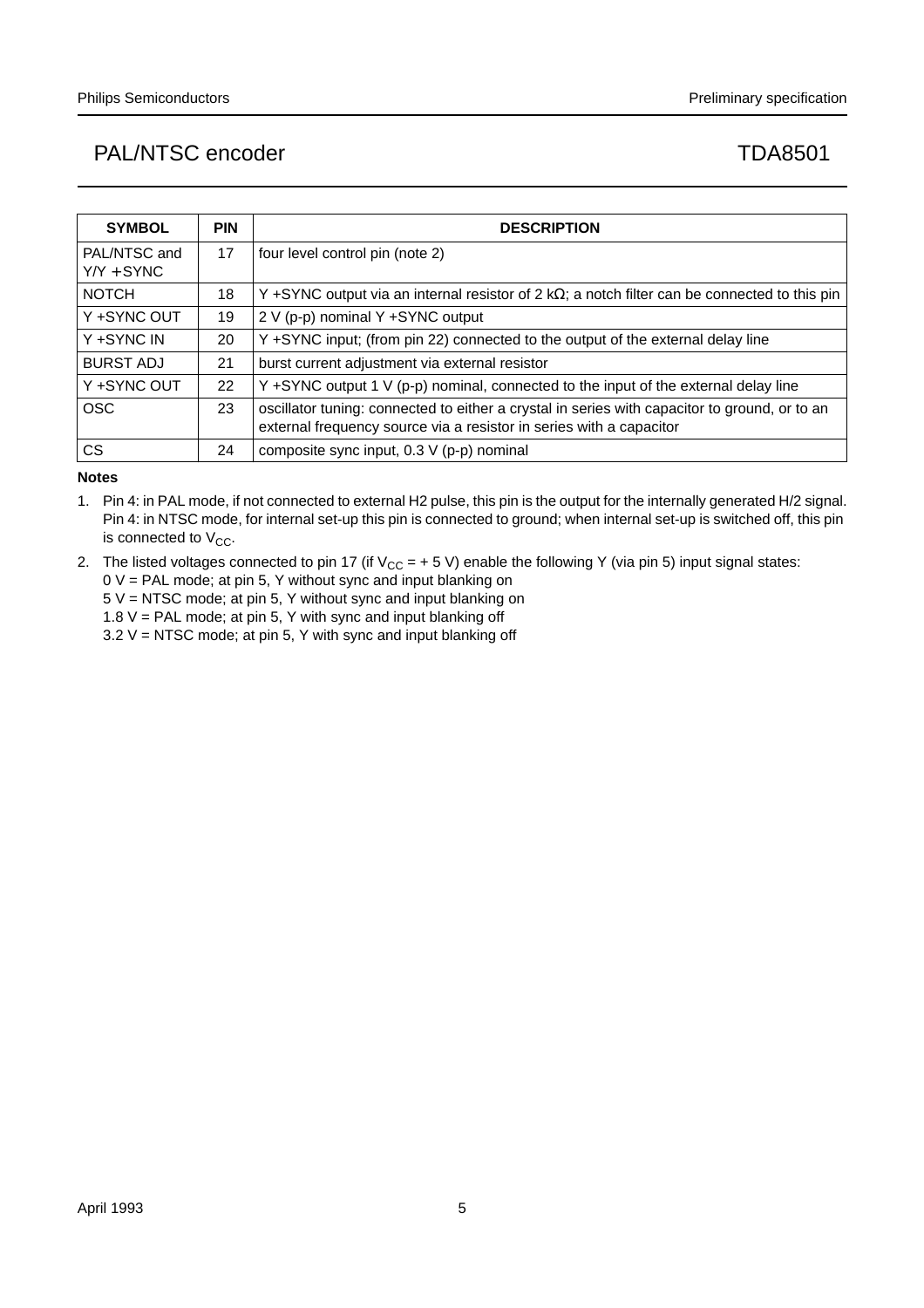## **FUNCTIONAL DESCRIPTION**

The TDA8501 device comprises:

- encoder circuit
- oscillator and filter control
- sync separator and pulse shaper.

Within this functional description, the term Y is used to describe the luminance signal and the terms U and V respectively, are used to describe the colour difference signals.

### **Encoder circuit**

### INPUT STAGE

The input stage of the device uses two signal paths (see Fig.1). Fast switching between the two signal paths is achieved by means of the signal path selection switch MCONTROL (pin 2).

### R, B AND G INPUT SIGNALS PATH

One signal path provides the connection for R, G and B signal inputs (via pins 7, 9 and 11) which are connected to a matrix via clamping and line blanking circuits. The signal outputs from the matrix are U, V and Y.

For an EBU colour bar of 75% the amplitude of the signal must be 0.7 V (peak-to-peak):

- $U = 0.493$  (B–Y)
- $V = 0.877$  (R-Y)
- $Y = 0.299 R + 0.587 G + 0.114 B$

When selected (via MCONTROL), the U, V signals from the matrix are routed through the selection switch to the low pass filters. The Y signal from the matrix is routed through the selection switch to the adder and combined with the sync pulse from the sync separator and then connected via a buffer internally to pin 22 (Y + SYNC OUT to delay line).

−(R−Y), −(B−Y) AND Y INPUT SIGNALS PATH

A second signal path provides the connection for negative colour difference signal inputs −(R−Y), −(B−Y) i.e. V, U (via pins 1, 3) and luminance Y (via pin 5), which are routed directly to the switch inputs via clamping and line blanking circuits.

The Y input signal (via pin 5) differs from other signal inputs, in that the timing of the internal clamp is after the sync period.

The amplitude and polarity of these colour difference and luminance input signals are processed to provide suitable switch inputs of U, V and Y signal values.

The condition for 75% colour bar is:

- pin 1  $-(R-Y) = 1.05$  V (peak-to-peak)
- pin 3  $-(B-Y) = 1.33$  V (peak-to-peak)
- pin 5  $Y = 1$  V (peak-to-peak) without sync

When selected (via MCONTROL), the U and V signals (via the switch) are routed to the low pass filters. The Y signal (via the switch) is routed via the adder and buffer to pin 22 (Y +SYNC OUT to delay line). Dependent on pin 17 conditioning, the Y signal may have external or internal sync added (see section Four level control pin).

### FOUR LEVEL CONTROL PIN

The Y input signal (via pin 5) is conditioned by use of the 4-level control pin (pin 17) to emulate either the PAL or NTSC modes, with sync and input blanking off or without sync and input blanking on.

Pin 17 may be hard wire connected to either ground (LOW for PAL mode) or  $V_{CC}$  (HIGH for NTSC mode). External resistors can further modify the voltage level input at pin 17 to condition (pin 5) Y with sync and input blanking off or Y without sync and input blanking on. (see section PAL/NTSC and Y/Y +SYNC).

### U AND V SIGNALS

In PAL and NTSC modes the U and V (colour difference) signals at the output of the switch are configured differently as follows:

### PAL mode:

• after the adding of the burst pulse to U and V, these signals are connected to the input of the low pass filters. During the vertical sync period the burst pulse is suppressed.

### NTSC mode:

• the burst pulse is only added to U and the gain of the U and V signals is 0.95 of the gain in PAL mode. During the vertical sync period the burst pulse is suppressed.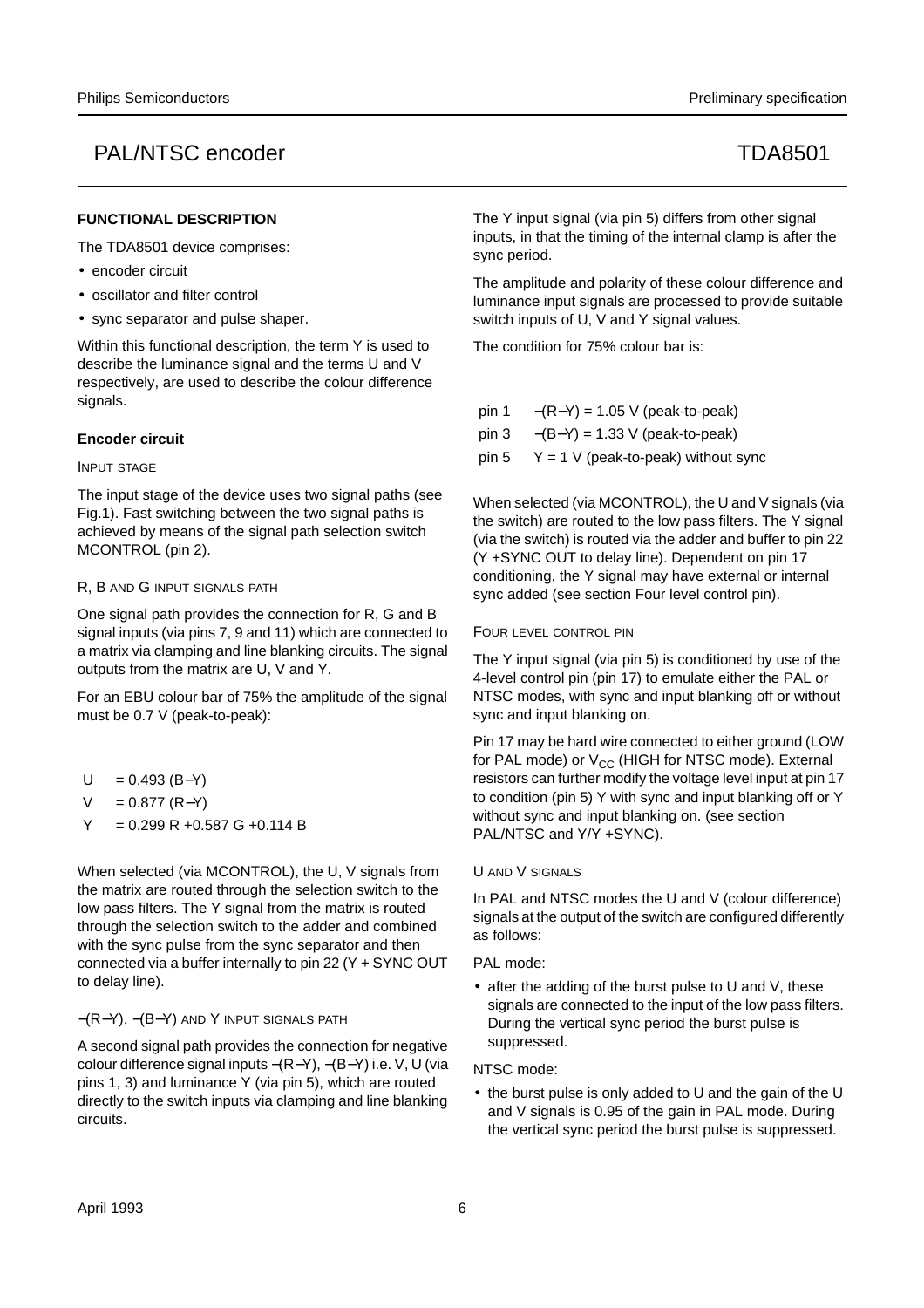

Fig.3 Low pass filter response for colour difference signals (PAL mode).





### Low pass filters

The −3dB nominal frequency response level of the low pass filters are different in PAL and NTSC modes.

PAL mode: bandwidth =  $1.35$  MHz nominal (see Fig.3).

NTSC mode: bandwidth = 1.1 MHz nominal (see Fig.4).

The signal outputs of the low pass filters are connected to the signal inputs of the U and V modulators.

### U AND V MODULATORS

Two four-quadrant multipliers are used for quadrature amplitude modulation of the U and V signals. The level of harmonics produced by the modulated signals are minimal, because of real multiplication with sinewave carriers.

The unbalance of the modulators is minimized by means of a control loop and two external capacitors, pin 6 for the U modulator and pin 12 for the V modulator. The timing of the control loop is triggered by the H/2 pulse, so that during one sync period the U control is active and during the next sync period the V control is active. In this way, when U and V are both zero, the suppressed carrier is guaranteed to be at a low level.

The internal oscillator circuit generates two sinewave carriers (0 degree and 90 degree). The '0 degree' (0) carrier is connected to the U modulator and the '90 degree' (1) carrier is connected to the V modulator.

PAL mode:

- switched sequentially by the H/2 pulse, the V signal is modulated alternately with the direct and inverse carrier.
- the internal H/2 pulse can be forced into a specific phase by means of an external pulse connected to pin 4 (H/2). Forcing is active at HIGH level. If not used pin 4 can be left open-circuit or connected to ground. If pin 4 is left open, the internally generated H/2 pulse (output) is connected to this pin.

### NTSC mode:

• alternation of the V modulation is not allowed. If pin 4 is not used for set-up control (see Y +SYNC, CVBS and Chrominance outputs), it can be left open-circuit or connected to ground.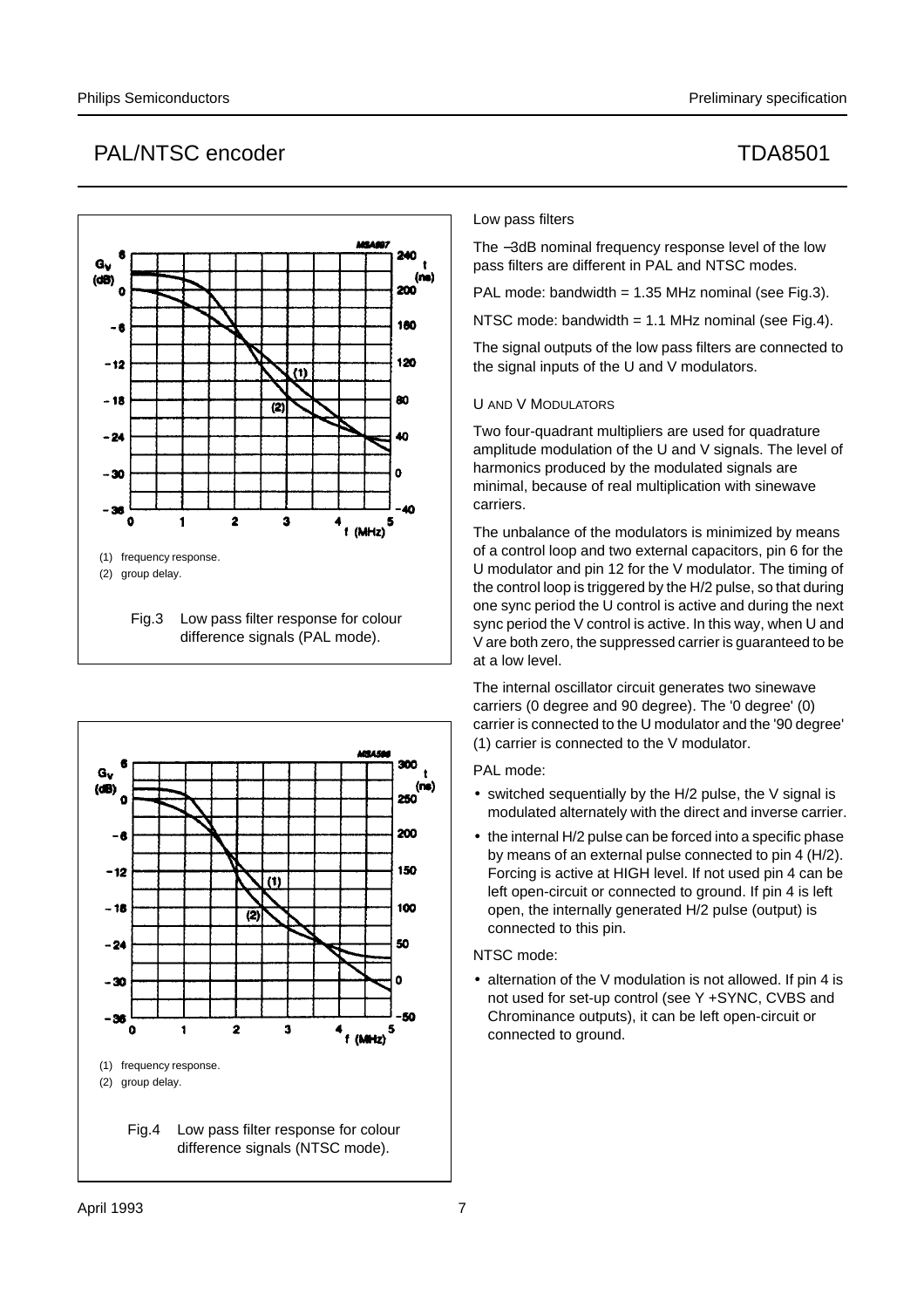### CHROMINANCE BLANKING

The signal outputs from the modulators are connected to the signal input of the chrominance blanking circuit. To avoid signal distortion that may be caused by the control loop, the signal outputs of the modulators are blanked during the sync period. This prevents signal distortion during the adding of the sync pulse at the CVBS output circuit.



### BANDPASS FILTER

A wide symmetrical bandpass filter is used so that a maximum performance of the chrominance for Y +C (SVHS) is guaranteed. This wide curve is possible because of the minimal signal level of the harmonics within the modulators see Figs (PAL mode: 5 and 6); (NTSC mode: 7 and 8) which illustrate the nominal response for PAL and NTSC modes.

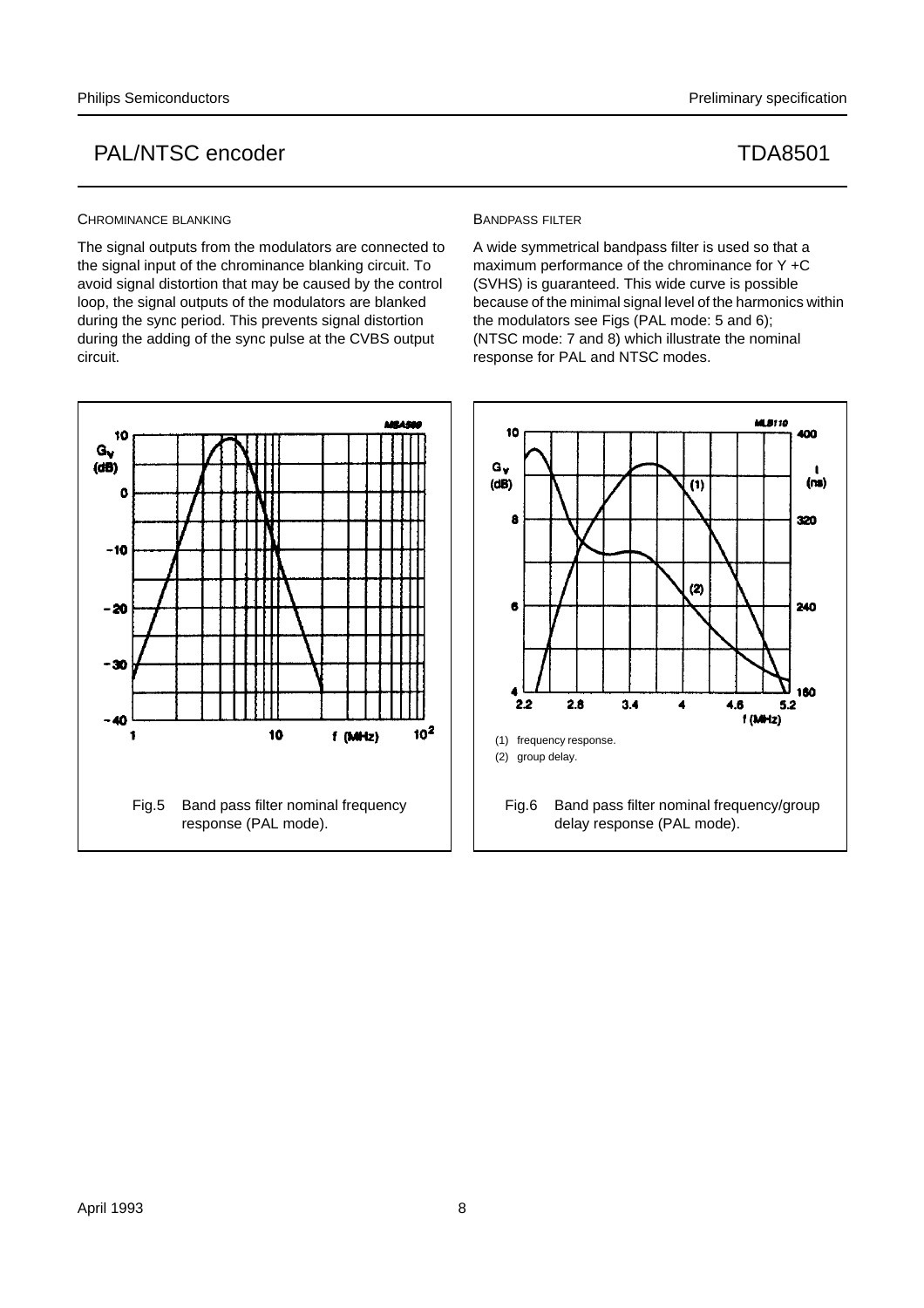# 10  $G_{\nu}$  $(d)$ n  $-10$  $-20$  $-30$  $-40$  $-50$ 10  $10<sup>2</sup>$ 1  $f(MHz)$ Fig.7 Band pass filter nominal frequency response (NTSC mode).



Y +SYNC, CVBS AND CHROMINANCE OUTPUTS

The Y signal from the matrix, or the Y signal from pin 5, (selected via the switch) is added with the composite sync signal of the sync separator (dependent on pin 17 conditioning). The output of the adder, nominal 1 V (peak-to-peak), is connected to pin 22 (see Fig.1). Pin 22 is connected to an external delay line.

The delay line is necessary for correct timing of the Y + SYNC signal with the chrominance signal. The output resistor of the delay line is connected to  $V_{RFF}$  (pin 13). The output of the external delay line is connected to (input) pin 20.

The Y +SYNC (delayed) input signal at pin 20 is amplified via a buffer to a level of 2 V (peak-to-peak) nominal and connected to pin 19 (Y + SYNC output).

The  $Y + SYNC$  (delayed) input signal at pin 20 is also connected via an internal resistor of 2 kΩ to the input of the CVBS adder stage. After the internal resistor of 2 kΩ, and before the input of the CVBS adder, an external notch filter can be connected via pin 18.

The chrominance output of the bandpass filter is added with Y +SYNC signal via the CVBS adder. The CVBS (combined video and blanking signal) output of the adder is connected to pin 16 with a nominal amplitude of 2 V (peak-to-peak).

The chrominance output of the bandpass filter is amplified via a buffer and connected to pin 14. The chrominance amplitude corresponds with the value of  $Y + SYNC$  signal output at pin 19. Together both outputs give the Y +C (SVHS) signals.

BLACK AND BLANKING LEVELS IN PAL AND NTSC MODES

PAL mode: Fig.9 illustrates the nominal Y + SYNC signal at pin 22, the difference between black and blanking level is 0 mV.

NTSC mode: Fig.10 illustrates the nominal Y + SYNC signal at pin 22, the difference between black and blanking level is 53 mV.

Because of the difference between the black and blanking level in the NTSC mode, there are two options for NTSC.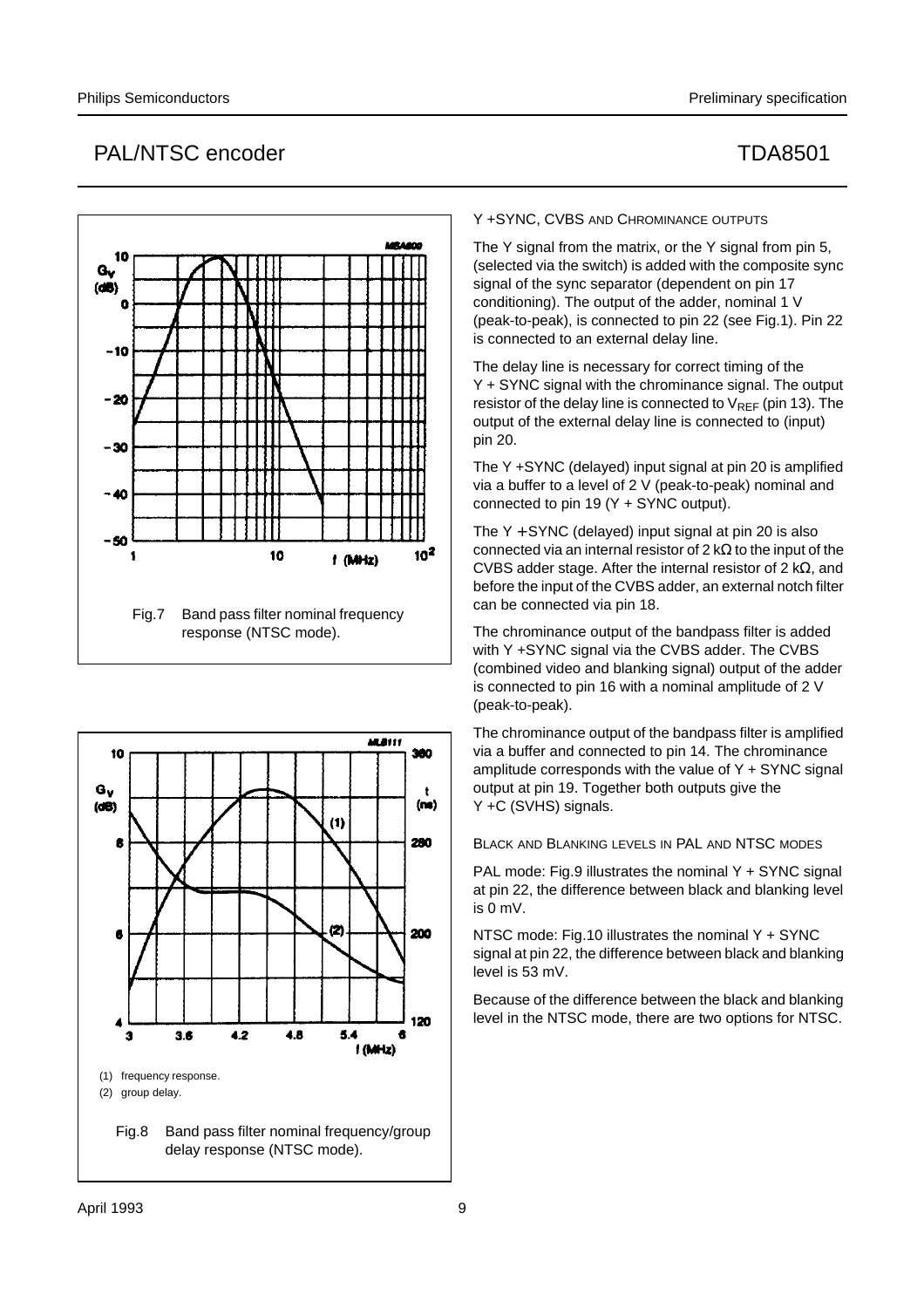

## NTSC option with internal set-up generation

Pin 4 connected to ground or left open-circuit. The set-up is generated internally and the input signals have the values already specified in section Input stage. The set-up is not suppressed during vertical sync.

NTSC option without internal set-up generation

Pin 4 connected to  $V_{CC}$ . This option places some restrictions on the input signals as follows:

- if the output signal must be according to the NTSC standard, the input signals must be generated with a specific set-up level
- for R, G and B inputs a set-up level of 53 mV is required, therefore the specified amplitude must be 753 mV (peak-to-peak) instead of 700 mV (peak-to-peak)
- for U, V and Y inputs a set-up level for Y of 76 mV is required, therefore the specified amplitude must be 1076 mV (peak-to-peak) (without sync) instead of 1 V (peak-to-peak). This option, combined with U, V and Y inputs, is not possible if  $V_{CC}$  is  $<$  4.75 V.

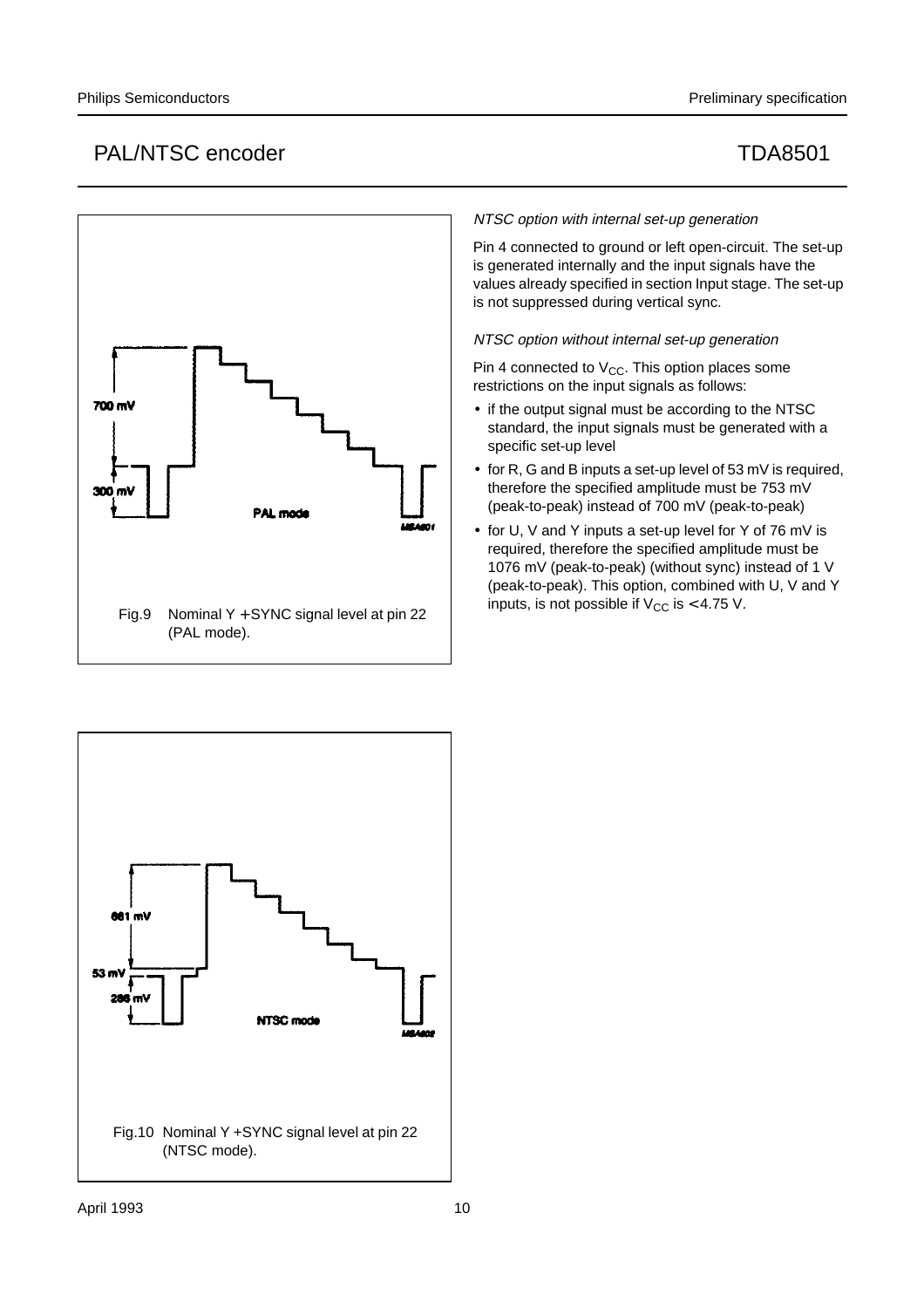## **Oscillator and Filter Control**

The internal crystal oscillator is connected to pin 23 which provides for the external connection of a crystal in series with a trimmer to ground. It is possible to connect an external signal source to pin 23, via a capacitor in series with a resistor. The signal shape is not important. Figure 11 shows the external components connected to pin 23 and the required conditions. The minimum AC current of 50 µA must be determined by the resistors  $(R<sub>int</sub>$  and  $R<sub>ext</sub>$ ) and the voltage of the signal source. For example, in this way an external sub-carrier, locked to the sync, can be used.

| PAL mode: | frequency of the oscillator is<br>4.433618 MHz.            |
|-----------|------------------------------------------------------------|
|           | NTSC mode: frequency of the oscillator is<br>3.579545 MHz. |

The −3 dB of the low pass filters and the centre frequency of the bandpass filter are controlled by the filter control loop and directly coupled to the value of the frequency of the oscillator. The external capacitor of the control loop is connected to pin 15.



## **Sync separator and Pulse shaper**

The composite sync (CS) input at pin 24 (via the sync separator) together with a sawtooth generator provide the source for all pulses necessary for the processing.

Pulses are used for:

- clamping
- video blanking
- H/2
- chrominance blanking
- burst pulse generation for adding to U, V
- pulses for the modulator offset control.

The value of the sawtooth generator output (current) is determined by the value of a fixed resistor to ground which is connected externally at pin 21 (BURST ADJ). When finer tolerance of the burst position is required, the fixed resistor is connected in series with a variable potentiometer to ground. By use of the potentiometer the burst position at the outputs can be finely adjusted, after which the pulse width of the burst and the position and pulse width of all other internal pulses are then determined. When using a fixed resistor with a tolerance of 2%, a tolerance of 10% of the burst position can be expected. Timing diagrams of the pulses are provided by Figs 12 and 13.

H/2 at pin 4 is only necessary in the PAL mode when the internal H/2 pulse requires locking with an external H/2 phase (two or more encoders locked in same phase). The forcing of the internal H/2 to a desired phase is possible by means of an external pulse. Forcing is active at HIGH level.

For the functioning of Pin 4 in the NTSC mode see also section Black and Blanking levels in PAL and NTSC modes.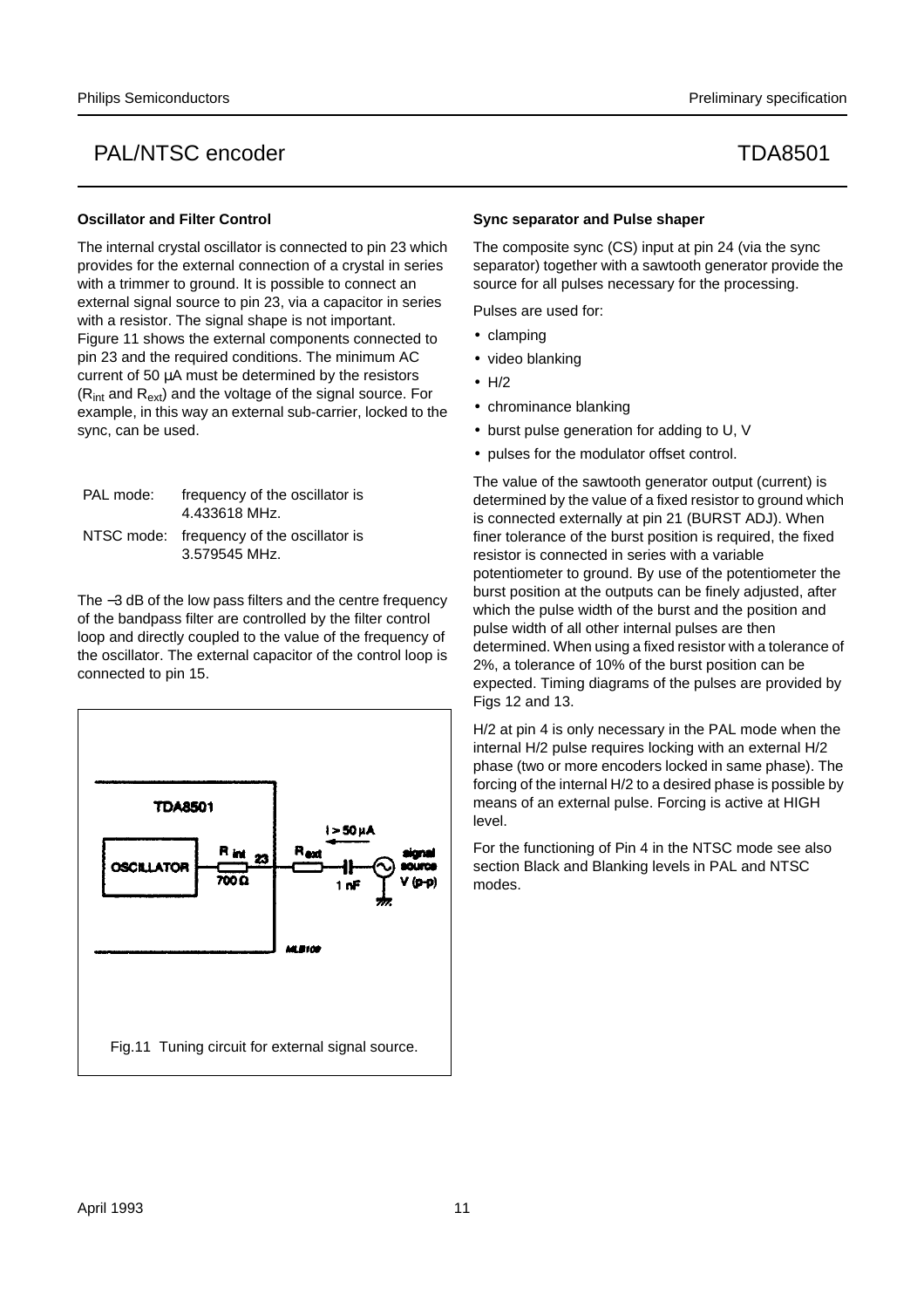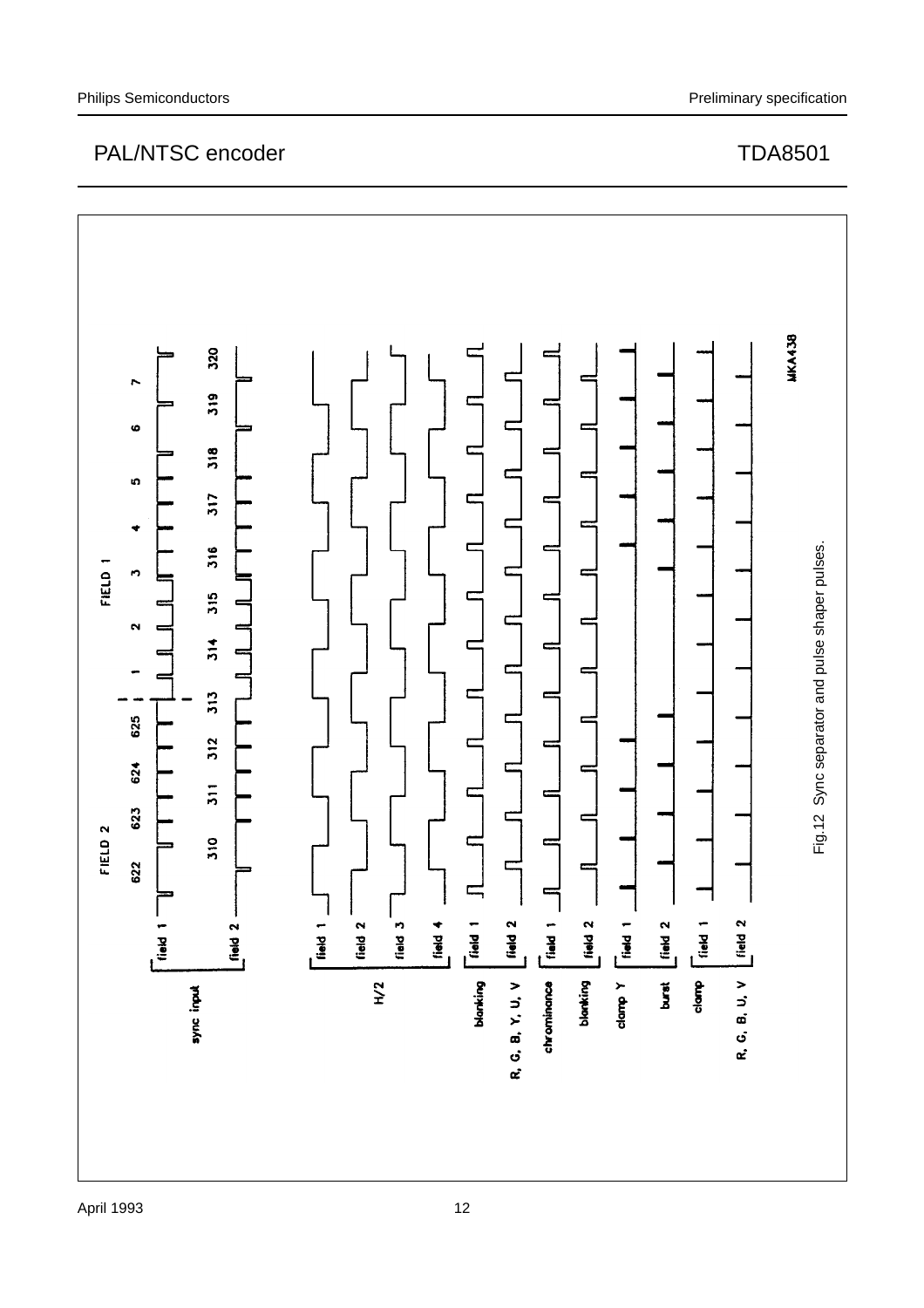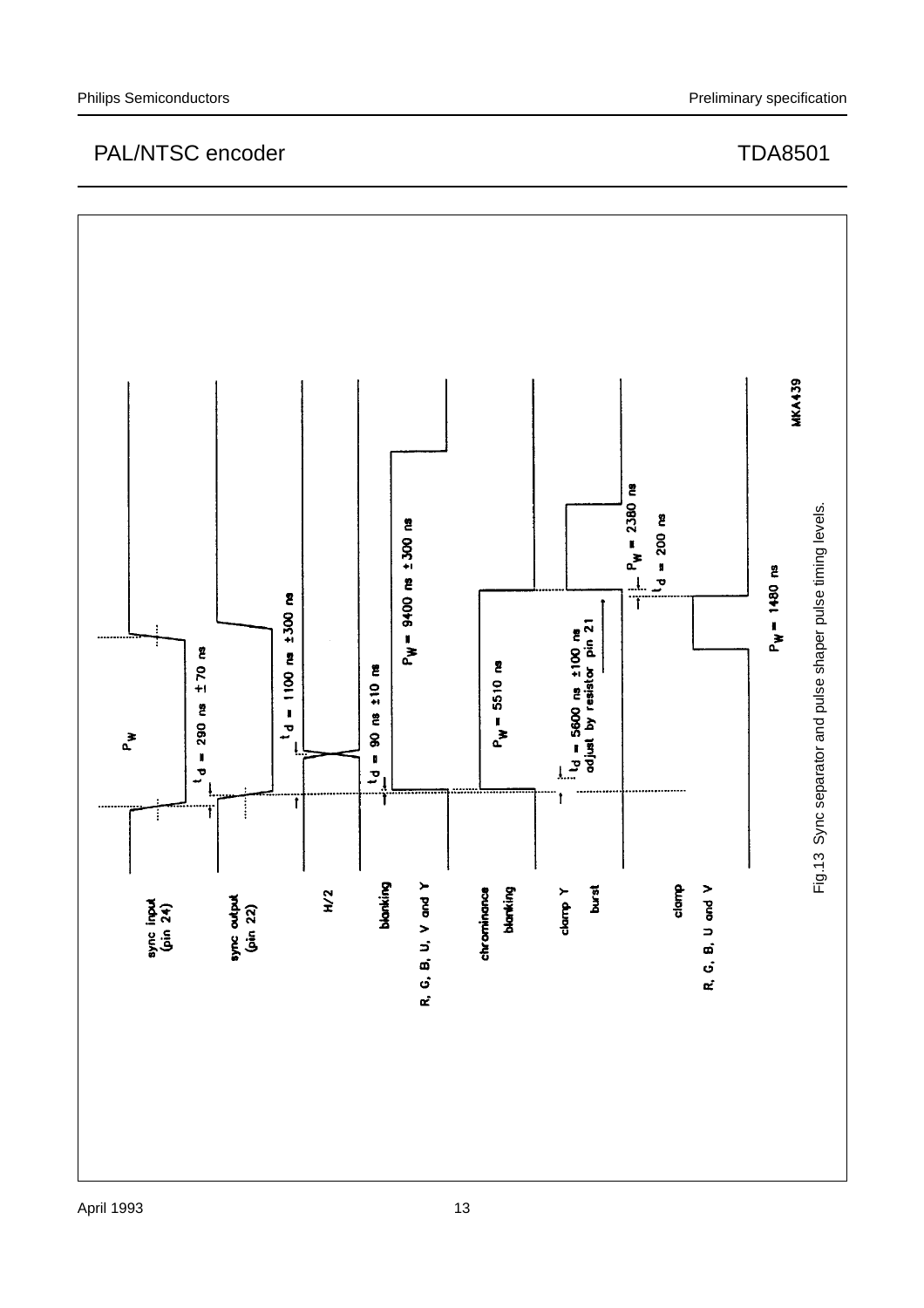## **PAL/NTSC and Y/Y + SYNC**

Pin 17 is used as a four level control pin to condition the Y/Y + SYNC input signal (via pin 5). Pin 17 is normally connected to ground for PAL mode, or to  $V_{CC}$  for the NTSC mode. By use of external resistors (potential divider connected to pin 17), the input blanking at pin 5 can be switched on and off. (see Table 1 and Fig 14).

**Table 1** PAL/NTSC Y/Y +SYNC pin 5 options (pin 17 connection configurations).

| <b>MODE</b> | <b>PIN 5 STATUS</b>                  | <b>PIN 17 CONNECTION REQUIREMENT</b>                                                                  |
|-------------|--------------------------------------|-------------------------------------------------------------------------------------------------------|
| PAL         | Y without sync and input blanking on | pin 17 LOW, connected to V <sub>SS</sub>                                                              |
| <b>NTSC</b> | Y without sync and input blanking on | pin 17 HIGH, connected to $V_{CC}$                                                                    |
| <b>PAL</b>  | Y with sync and input blanking off   | pin 17 with 39 k $\Omega$ connected to V <sub>CC</sub> and 22 k $\Omega$ connected to V <sub>SS</sub> |
| <b>NTSC</b> | Y with sync and input blanking off   | pin 17 with 22 kΩ connected to V <sub>CC</sub> and 39 kΩ connected to V <sub>SS</sub>                 |

## **LIMITING VALUES**

In accordance with the Absolute Maximum System (IEC134); all voltages referenced to  $V_{SS}$  (pin 10).

| <b>SYMBOL</b> | <b>PARAMETER</b>              | MIN.  | MAX.   | <b>UNIT</b>  |
|---------------|-------------------------------|-------|--------|--------------|
| $\rm V_{CC}$  | positive supply voltage       |       | 5.5    |              |
| l stg         | storage temperature           | $-65$ | $+150$ | $\circ$<br>ັ |
| amb           | operating ambient temperature | -25   | $+70$  | $\sim$<br>ັ  |

## **THERMAL RESISTANCE**

| <b>SYMBOL</b> | <b>PARAMETER</b>                     | <b>THERMAL RESISTANCE</b> |
|---------------|--------------------------------------|---------------------------|
| $R_{th\,j-a}$ | from junction to ambient in free air |                           |
|               | SOT234                               | 66 K/W                    |
|               | SOT <sub>137</sub>                   | 75 K/W                    |

## **DC CHARACTERISTICS**

 $V_{CC}$  = 5 V; T<sub>amb</sub> = 25 °C; all voltages referenced to ground (pin 10); unless otherwise specified.

| <b>SYMBOL</b>    | <b>PARAMETER</b>                  | <b>CONDITIONS</b> | MIN.  | TYP. | MAX.  | <b>UNIT</b> |
|------------------|-----------------------------------|-------------------|-------|------|-------|-------------|
| Supply (pin 8)   |                                   |                   |       |      |       |             |
| $V_{\rm CC}$     | supply voltage                    |                   | 4.5   | 5.0  | 5.5   |             |
| <sub>ICC</sub>   | supply current                    |                   |       | 40   |       | mA          |
| $P_{\text{tot}}$ | total power dissipation           |                   |       | 200  |       | mW          |
| $V_{REF}$        | reference voltage output (pin 13) |                   | 2.425 | 2.5  | 2.575 |             |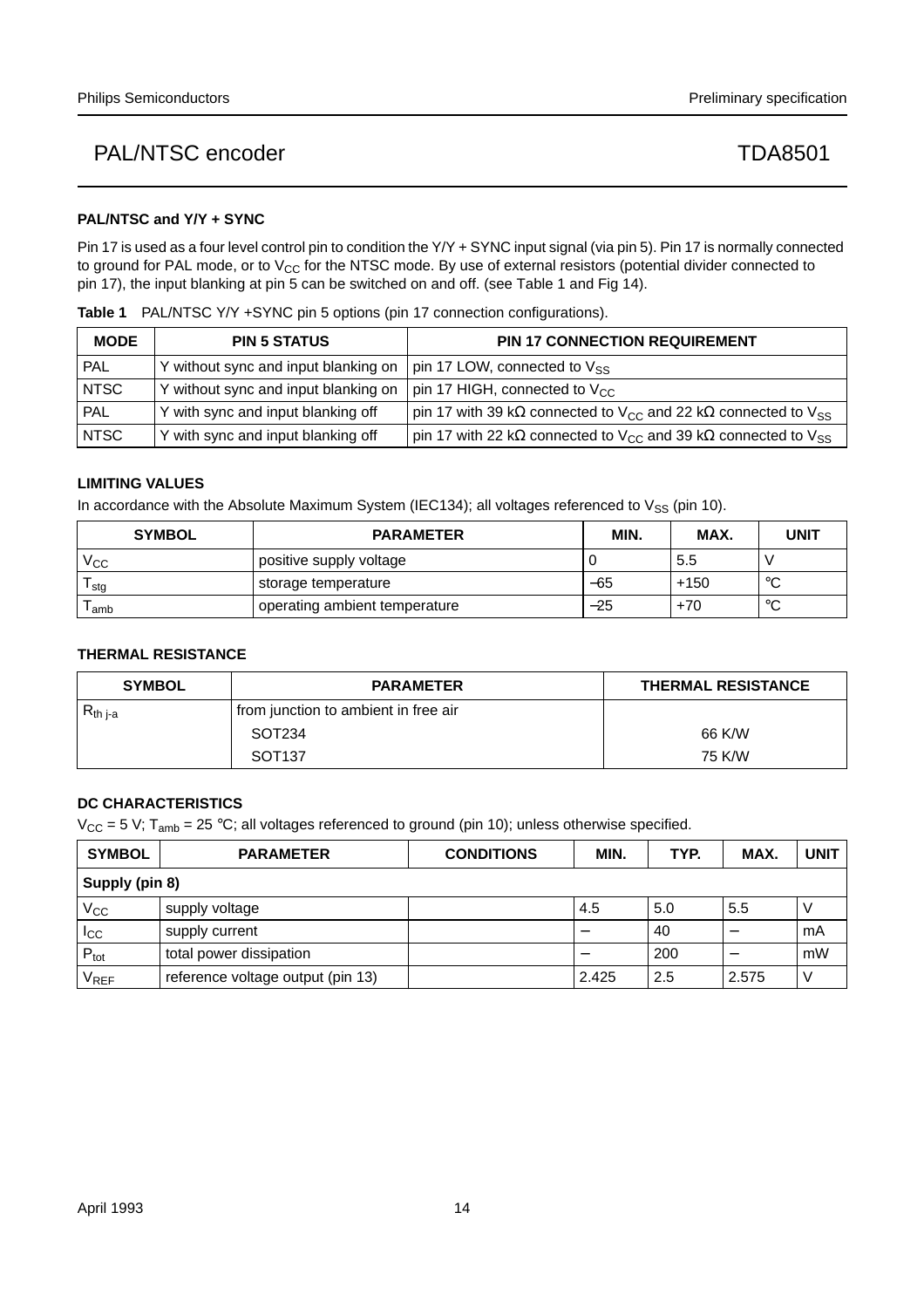## **AC CHARACTERISTICS**

 $V_{CC} = 5 V$ ; T<sub>amb</sub> = 25 °C; composite sync signal connected to pin 24; unless otherwise specified.

| <b>SYMBOL</b>          | <b>PARAMETER</b>                                                      | <b>CONDITIONS</b>                      | MIN.                     | TYP.                     | MAX.                     | <b>UNIT</b> |  |
|------------------------|-----------------------------------------------------------------------|----------------------------------------|--------------------------|--------------------------|--------------------------|-------------|--|
| <b>Encoder circuit</b> |                                                                       |                                        |                          |                          |                          |             |  |
|                        | Input stage (pins 1, 3, 5, 7, 9 and 11); black level = clamping level |                                        |                          |                          |                          |             |  |
|                        | maximum signal                                                        |                                        |                          |                          |                          |             |  |
| $V_{n(max)}$           | from black level positive                                             |                                        |                          | 1.2                      | $\overline{\phantom{0}}$ | V           |  |
| $V_{n(min)}$           | from black level negative                                             | only pins 1, 3 and 5                   | $\overline{\phantom{0}}$ | 0.9                      |                          | V           |  |
| $I_{bias}$             | input bias current                                                    | $V_1 = V_{13}$                         | $\overline{\phantom{0}}$ | $\overline{\phantom{0}}$ | $<$ 1                    | μA          |  |
| $V_{I}$                | input voltage clamped                                                 | input capacitor<br>connected to ground | tbf                      | $V_{13}$                 | tbf                      | V           |  |
| kΙ                     | input clamping impedance                                              |                                        |                          |                          |                          |             |  |
|                        |                                                                       | $I_1 = 1$ mA                           |                          | 80                       | —                        | Ω           |  |
|                        |                                                                       | $IO = 1 mA$                            | —                        | 80                       |                          | Ω           |  |
|                        | matrix and gain tolerance of R, G<br>and B signals                    |                                        |                          |                          | < 5                      | $\%$        |  |
| G                      | gain tolerance of Y, $-(R-Y)$ and<br>$-(B-Y)$                         |                                        | $\overline{\phantom{0}}$ | $\overline{\phantom{0}}$ | < 5                      | %           |  |
|                        | <b>MCONTROL</b> (pin 2; note 1)                                       |                                        |                          |                          |                          |             |  |
| $V_{IL}$               | LOW level input voltage<br>$Y, -(R-Y)$ and $-(B-Y)$                   |                                        | 0                        |                          | 0.4                      | V           |  |
| V <sub>IH</sub>        | HIGH level input voltage<br>R, G and B                                |                                        | 1                        | $\overline{\phantom{0}}$ | 5                        | $\vee$      |  |
| $I_1$                  | input current                                                         |                                        | $\overline{\phantom{0}}$ | $\equiv$                 | $-3$                     | μA          |  |
| $t_{sw}$               | switching time                                                        |                                        |                          | 50                       |                          | ns          |  |
|                        | U modulator offset control (pin 6)                                    |                                        |                          |                          |                          |             |  |
| $V_6$                  | DC voltage control level                                              |                                        | $\overline{\phantom{0}}$ | 2.5                      | $\overline{\phantom{0}}$ | V           |  |
| Iц                     | input leakage current                                                 |                                        |                          |                          | 100                      | nA          |  |
| $V_{LL}$               | limited level voltage LOW                                             |                                        |                          | 1.8                      | $\qquad \qquad -$        | V           |  |
| V <sub>HL</sub>        | limited level voltage HIGH                                            |                                        | $\overline{\phantom{0}}$ | 3.2                      | $\overline{\phantom{0}}$ | V           |  |
|                        | V modulator offset control (pin 12)                                   |                                        |                          |                          |                          |             |  |
| $V_{12}$               | DC voltage control level                                              |                                        | —                        | 2.5                      | $\qquad \qquad -$        | V           |  |
| Iц                     | input leakage current                                                 |                                        | —                        | <sup>-</sup>             | 100                      | nA          |  |
| $V_{LL}$               | limited level voltage LOW                                             |                                        |                          | 1.8                      |                          | V           |  |
| V <sub>HL</sub>        | limited level voltage HIGH                                            |                                        | $\overline{\phantom{0}}$ | 3.2                      | $\overline{\phantom{0}}$ | V           |  |
|                        | $Y + SYNC$ (pin 22 out to delay circuit)                              |                                        |                          |                          |                          |             |  |
| $R_{O}$                | output resistance                                                     |                                        | $\overline{\phantom{0}}$ | $\overline{\phantom{0}}$ | < 25                     | $\Omega$    |  |
| $I_{\sf sink}$         | maximum sink current                                                  |                                        | 350                      | $\overline{\phantom{0}}$ |                          | μA          |  |
| $I_{source}$           | maximum source current                                                |                                        | 1000                     | $\overline{\phantom{0}}$ | $\qquad \qquad -$        | μA          |  |
| $V_{BL}$               | black level output voltage                                            |                                        |                          | 2.5                      |                          | V           |  |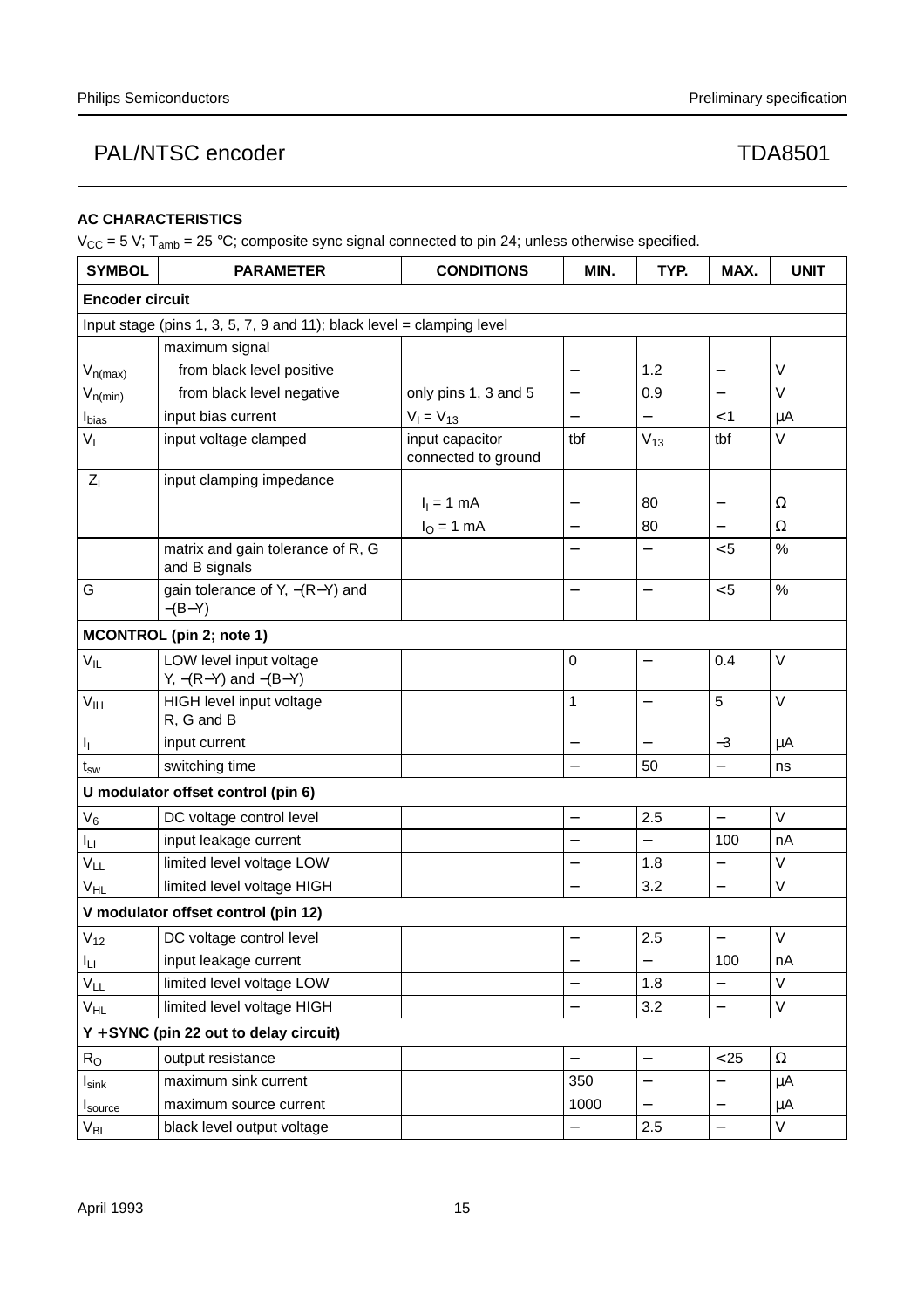| <b>SYMBOL</b>            | <b>PARAMETER</b>                                         | <b>CONDITIONS</b>                                                    | MIN.                     | TYP.                     | MAX.                     | <b>UNIT</b> |  |  |
|--------------------------|----------------------------------------------------------|----------------------------------------------------------------------|--------------------------|--------------------------|--------------------------|-------------|--|--|
| PAL mode; pin $17 = 0$ V |                                                          |                                                                      |                          |                          |                          |             |  |  |
| V <sub>SYNC</sub>        | sync voltage amplitude                                   |                                                                      | 285                      | 300                      | 315                      | mV          |  |  |
| $V_Y$                    | Y voltage amplitude                                      |                                                                      | 665                      | 700                      | 735                      | mV          |  |  |
| <b>V<sub>DIF</sub></b>   | difference between black and                             |                                                                      |                          | 0                        | —                        | mV          |  |  |
|                          | blanking level                                           |                                                                      |                          |                          |                          |             |  |  |
|                          | NTSC mode; pin 17 = 5 V and pin 4 open-circuit or ground |                                                                      |                          |                          |                          |             |  |  |
| VSYNC                    | sync voltage amplitude                                   |                                                                      | 270                      | 286                      | 300                      | mV          |  |  |
| $V_Y$                    | Y voltage amplitude                                      |                                                                      | 628                      | 661                      | 694                      | mV          |  |  |
| <b>V<sub>DIF</sub></b>   | difference between black and<br>blanking level           |                                                                      | —                        | 53                       | —                        | mV          |  |  |
| <b>BW</b>                | frequency response                                       | pin 22 with external<br>load of R = 10 k $\Omega$ and<br>$C = 10 pF$ | 10                       | $\overline{\phantom{0}}$ | $\overline{\phantom{0}}$ | <b>MHz</b>  |  |  |
|                          | group delay tolerance                                    |                                                                      |                          |                          | 20                       | ns          |  |  |
| $\mathfrak{t}_{\sf d}$   | sync delay from pin 24 to pin 22                         |                                                                      | 220                      | 290                      | 360                      | ns          |  |  |
| $\mathfrak{t}_{\sf d}$   | Y delay from pin 5 to pin 22                             |                                                                      |                          | 10                       |                          | ns          |  |  |
| $\alpha$                 | Chrominance cross talk                                   | $0 dB = 1330 mV$                                                     | $\overline{\phantom{0}}$ |                          | $-60$                    | dB          |  |  |
|                          |                                                          | (peak-to-peak)<br>$= 75%$ RED                                        |                          |                          |                          |             |  |  |
|                          | Y + SYNC IN (pin 20 from delay circuit; note 2)          |                                                                      |                          |                          |                          |             |  |  |
| $I_{bias}$               | input bias current                                       |                                                                      | $\overline{\phantom{0}}$ | $\overline{\phantom{0}}$ | $\mathbf 1$              | μA          |  |  |
| $V_{I}$                  | maximum voltage amplitude                                |                                                                      | $\overline{\phantom{0}}$ | $\overline{\phantom{0}}$ | 1                        | $\vee$      |  |  |
|                          | Y + SYNC OUT (pin 19 output Y (SVHS); note 2)            |                                                                      |                          |                          |                          |             |  |  |
| $\rm R_{O}$              | output resistance                                        |                                                                      | $\overline{\phantom{0}}$ | 120                      | $\overline{\phantom{0}}$ | $\Omega$    |  |  |
| $I_{\text{sink}}$        | maximum sink current                                     |                                                                      | 650                      | $\overline{\phantom{0}}$ | $\qquad \qquad -$        | μA          |  |  |
| I <sub>source</sub>      | maximum source current                                   |                                                                      | 1000                     | $\overline{\phantom{0}}$ |                          | $\mu$ A     |  |  |
| V <sub>BL</sub>          | black level output voltage                               |                                                                      | $\qquad \qquad -$        | 1.65                     | $\overline{\phantom{0}}$ | V           |  |  |
| G                        | $Y + SYNC$ gain;<br>from pin 20 to pin 19                |                                                                      |                          | 12                       |                          | dB          |  |  |
| BW                       | frequency response                                       | pin 19 with external<br>load of R = 10 k $\Omega$ and<br>$C = 10 pF$ | 10                       | $\overline{\phantom{0}}$ |                          | <b>MHz</b>  |  |  |
|                          | group delay tolerance                                    |                                                                      |                          |                          | 20                       | ns          |  |  |
| $\alpha$                 | Chrominance cross talk                                   | $0 dB = 1330 mV$<br>(peak-to-peak)<br>$= 75%$ RED                    |                          |                          | $-54$                    | dB          |  |  |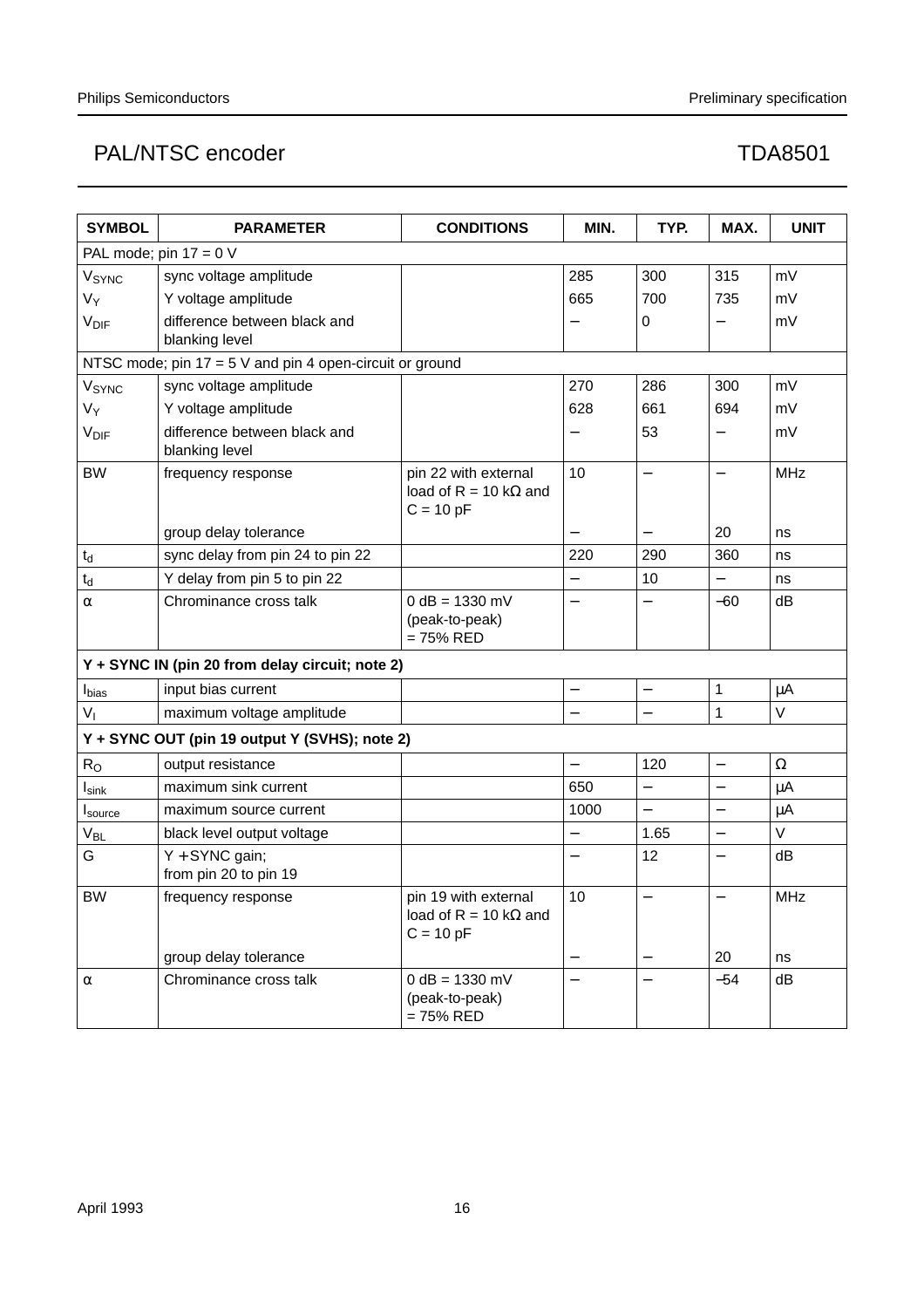| <b>SYMBOL</b>       | <b>PARAMETER</b>                                                                                                | <b>CONDITIONS</b>                  | MIN.                     | TYP.                     | MAX.              | <b>UNIT</b> |
|---------------------|-----------------------------------------------------------------------------------------------------------------|------------------------------------|--------------------------|--------------------------|-------------------|-------------|
| NOTCH (pin 18)      |                                                                                                                 |                                    |                          |                          |                   |             |
| $R_{O}$             | output resistance                                                                                               |                                    | 1750                     | 2000                     | 2500              | Ω           |
| $V_{\rm CC}$        | DC voltage level                                                                                                |                                    |                          | 2.5                      |                   | V           |
| $I_{\text{sink}}$   | maximum sink current                                                                                            |                                    | 350                      |                          | $\equiv$          | $\mu$ A     |
|                     | Chrominance output (pin 14)                                                                                     |                                    |                          |                          |                   |             |
| $I_{\textsf{sink}}$ | maximum sink current                                                                                            |                                    | 700                      | $\overline{a}$           | $\qquad \qquad -$ | μA          |
| Isource             | maximum source current                                                                                          |                                    | 1000                     |                          |                   | μA          |
| $R_{O}$             | output resistance                                                                                               |                                    |                          | 120                      |                   | Ω           |
| $\Delta V_{DC}$     | variation of DC voltage level<br>when chrominance signal is<br>blanked and chrominance signal is<br>not blanked |                                    |                          |                          | 5                 | mV          |
|                     | PAL mode; pin $17 = 0$ V                                                                                        |                                    |                          |                          |                   |             |
| $V_{\rm O}$         | chrominance output voltage<br>(peak-to-peak) amplitude burst                                                    |                                    | 480                      | 600                      | 720               | mV          |
|                     | ratio: chrominance<br>(75% RED)/burst                                                                           |                                    | 2.1                      | 2.2                      | 2.3               |             |
|                     | NTSC mode; pin $17 = 5$ V                                                                                       |                                    |                          |                          |                   |             |
| $V_{\rm O}$         | chrominance output voltage<br>(peak-to-peak) amplitude burst                                                    |                                    | 460                      | 570                      | 680               | mV          |
|                     | ratio: chrominance<br>(75% RED)/burst                                                                           |                                    | 2.1                      | 2.2                      | 2.3               |             |
|                     | carrier suppression when<br>input-signals are 0 V                                                               | $0 dB = 1330 mV$<br>(peak-to-peak) | $\overline{\phantom{0}}$ | 37                       | $\qquad \qquad -$ | dB          |
|                     | phase accuracy (difference<br>between 0 and 90 degree carriers)                                                 |                                    |                          |                          | $\overline{2}$    | degrees     |
| LPF                 | Low-pass filters                                                                                                | see Figs 3 and 4                   |                          |                          |                   |             |
| <b>BPF</b>          | Band-pass filters                                                                                               | see Figs 5 and 6                   |                          |                          |                   |             |
| $V_{n}$             | noise level (RMS value)                                                                                         |                                    | $\overline{\phantom{0}}$ | $\overline{\phantom{0}}$ | $\overline{4}$    | mV          |
| <b>BP</b>           | burst phase; 0 degrees = phase U carrier                                                                        |                                    |                          |                          |                   |             |
|                     | PAL mode                                                                                                        |                                    |                          | ±135                     |                   | degrees     |
|                     | NTSC mode                                                                                                       |                                    |                          | 180                      |                   | degrees     |
| α                   | $Y + SYNC$ cross talk<br>(0 to 6 MHz)                                                                           | $0 dB = 1400 mV$<br>(peak-to-peak) |                          |                          | $-60$             | dB          |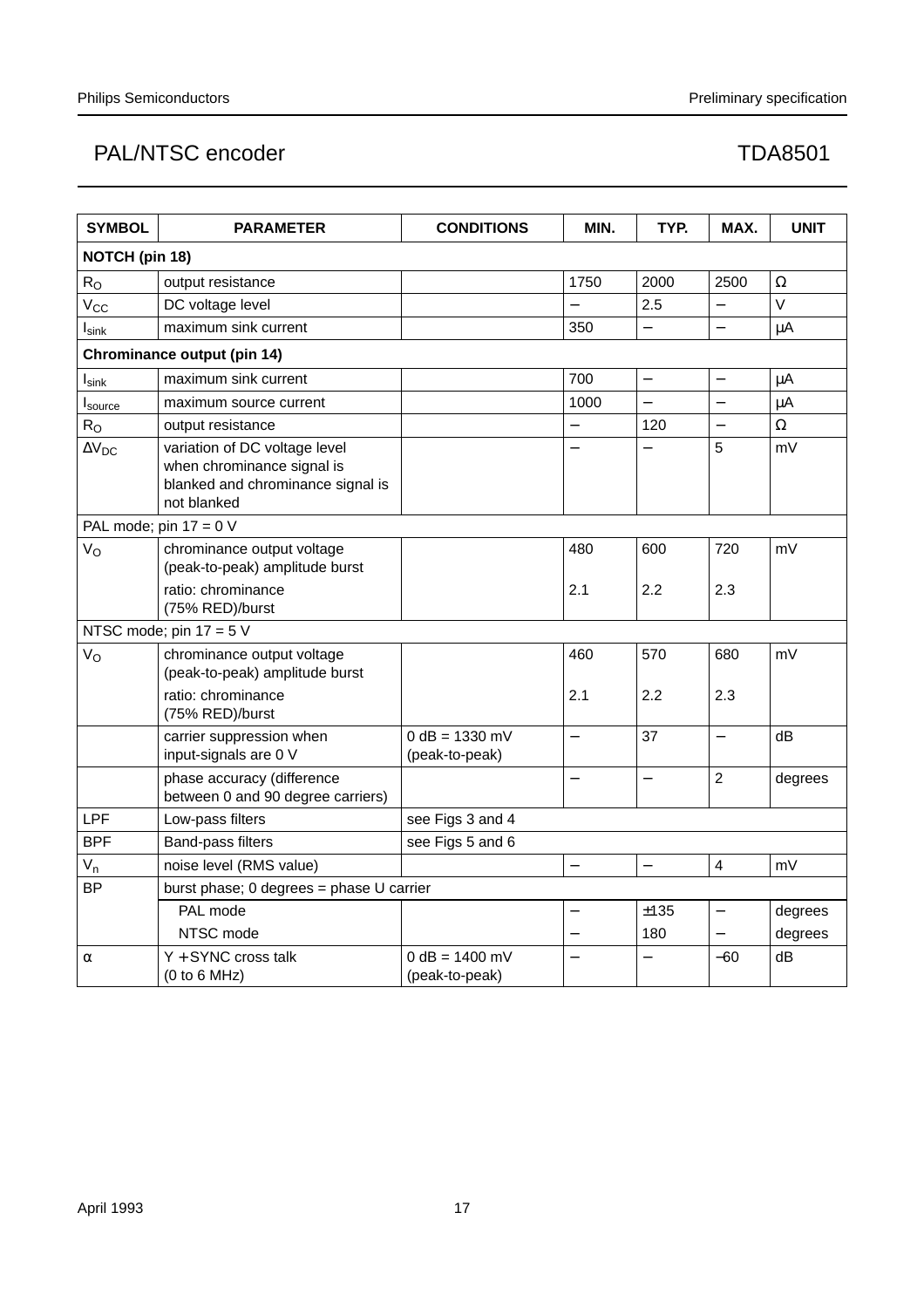| <b>SYMBOL</b>                                  | <b>PARAMETER</b>                                 | <b>CONDITIONS</b>                                                                                                                 | MIN.                     | TYP.                      | MAX.                     | <b>UNIT</b> |
|------------------------------------------------|--------------------------------------------------|-----------------------------------------------------------------------------------------------------------------------------------|--------------------------|---------------------------|--------------------------|-------------|
| <b>CVBS output (pin 16)</b>                    |                                                  |                                                                                                                                   |                          |                           |                          |             |
| $I_{\textsf{sink}}$                            | maximum sink current                             |                                                                                                                                   | 650                      | $\qquad \qquad -$         | $\qquad \qquad -$        | $\mu$ A     |
| I <sub>source</sub>                            | maximum source current                           |                                                                                                                                   | 1000                     | $\overline{\phantom{0}}$  |                          | μA          |
| $V_{\rm O}$                                    | DC voltage level                                 | $Y + SYNC = 0$                                                                                                                    | —                        | 1.6                       | $\overline{\phantom{0}}$ | $\vee$      |
| G                                              | Y +SYNC gain;<br>from pin 20 to pin 16           |                                                                                                                                   |                          | 12                        |                          | dB          |
| G                                              | chrominance difference;<br>from pin 14 to pin 16 |                                                                                                                                   | $\overline{\phantom{0}}$ | 0                         |                          | dB          |
| $\mathsf{G}_{\scriptscriptstyle{\mathcal{O}}}$ | differential phase                               | note 3                                                                                                                            | $\overline{\phantom{0}}$ | $\overline{\phantom{0}}$  | 3                        | degrees     |
| $G_V$                                          | differential gain                                | note 4                                                                                                                            |                          |                           | 3                        | dB          |
| $R_{\rm O}$                                    | output resistance                                |                                                                                                                                   | $\qquad \qquad -$        | 120                       | $\equiv$                 | $\Omega$    |
|                                                | <b>Oscillator output (pin 23)</b>                |                                                                                                                                   |                          |                           |                          |             |
| OSC                                            | series-resonance                                 | the resonance resistance of the crystal should be $< 60 \Omega$ and the<br>parallel capacitance of the crystal should be < 10 pF. |                          |                           |                          |             |
|                                                | Filter tuning loop (pin 15)                      |                                                                                                                                   |                          |                           |                          |             |
| V <sub>DC</sub>                                | DC control voltage level NTSC                    |                                                                                                                                   | $\qquad \qquad -$        | 0.83                      | $\overline{\phantom{0}}$ | V           |
| V <sub>DC</sub>                                | DC control voltage level PAL                     |                                                                                                                                   |                          | 0.88                      |                          | V           |
| V <sub>DCL</sub>                               | limited DC-level LOW                             | $I_{O} = 200 \mu A$                                                                                                               | —                        | 0.27                      |                          | V           |
| V <sub>DCH</sub>                               | limited DC-level HIGH                            | $I_1 = 200 \mu A$                                                                                                                 |                          | 1.8                       |                          | V           |
| H <sub>2</sub> (pin 4)                         |                                                  |                                                                                                                                   |                          |                           |                          |             |
| $V_{IL}$                                       | LOW level input voltage                          | inactive                                                                                                                          | $\boldsymbol{0}$         | $\qquad \qquad -$         | 1                        | V           |
| $V_{\text{IH}}$                                | HIGH level input voltage                         | active                                                                                                                            | $\overline{4}$           |                           | 5                        | $\vee$      |
| ı,                                             | current for forcing HIGH                         |                                                                                                                                   | 220                      |                           | $\overline{\phantom{0}}$ | $\mu$ A     |
| Ιo                                             | current for forcing LOW                          |                                                                                                                                   | 260                      | $\overline{\phantom{0}}$  |                          | $\mu$ A     |
| V <sub>O</sub>                                 | voltage out LOW                                  |                                                                                                                                   | —                        | —                         | < 0.5                    | V           |
| V <sub>o</sub>                                 | voltage out HIGH                                 |                                                                                                                                   | 4                        | $\overline{\phantom{0}}$  | $\qquad \qquad -$        | $\vee$      |
| <b>I</b> sink                                  | maximum sink current                             |                                                                                                                                   | 50                       | $\overline{\phantom{0}}$  | $\overline{\phantom{0}}$ | $\mu$ A     |
| Isource                                        | maximum source current                           |                                                                                                                                   | 50                       |                           |                          | μA          |
| Composite sync input (pin 24)                  |                                                  |                                                                                                                                   |                          |                           |                          |             |
| V <sub>SYNC</sub>                              | SYNC pulse amplitude                             |                                                                                                                                   | 75                       | 300                       | 600                      | $mV(p-p)$   |
|                                                | slicing level                                    |                                                                                                                                   |                          | 50                        |                          | %           |
| I,                                             | input current                                    |                                                                                                                                   | <sup>-</sup>             | $\overline{\mathbf{4}}$   | $\qquad \qquad -$        | μA          |
| l <sub>O</sub>                                 | maximum output current during<br><b>SYNC</b>     |                                                                                                                                   | —                        | 100                       | $\qquad \qquad -$        | μA          |
|                                                | BURST ADJ (pin 21; note 5)                       |                                                                                                                                   |                          |                           |                          |             |
| ВP                                             | DC voltage level                                 |                                                                                                                                   |                          | V <sub>REF</sub><br>(V13) | —                        | V           |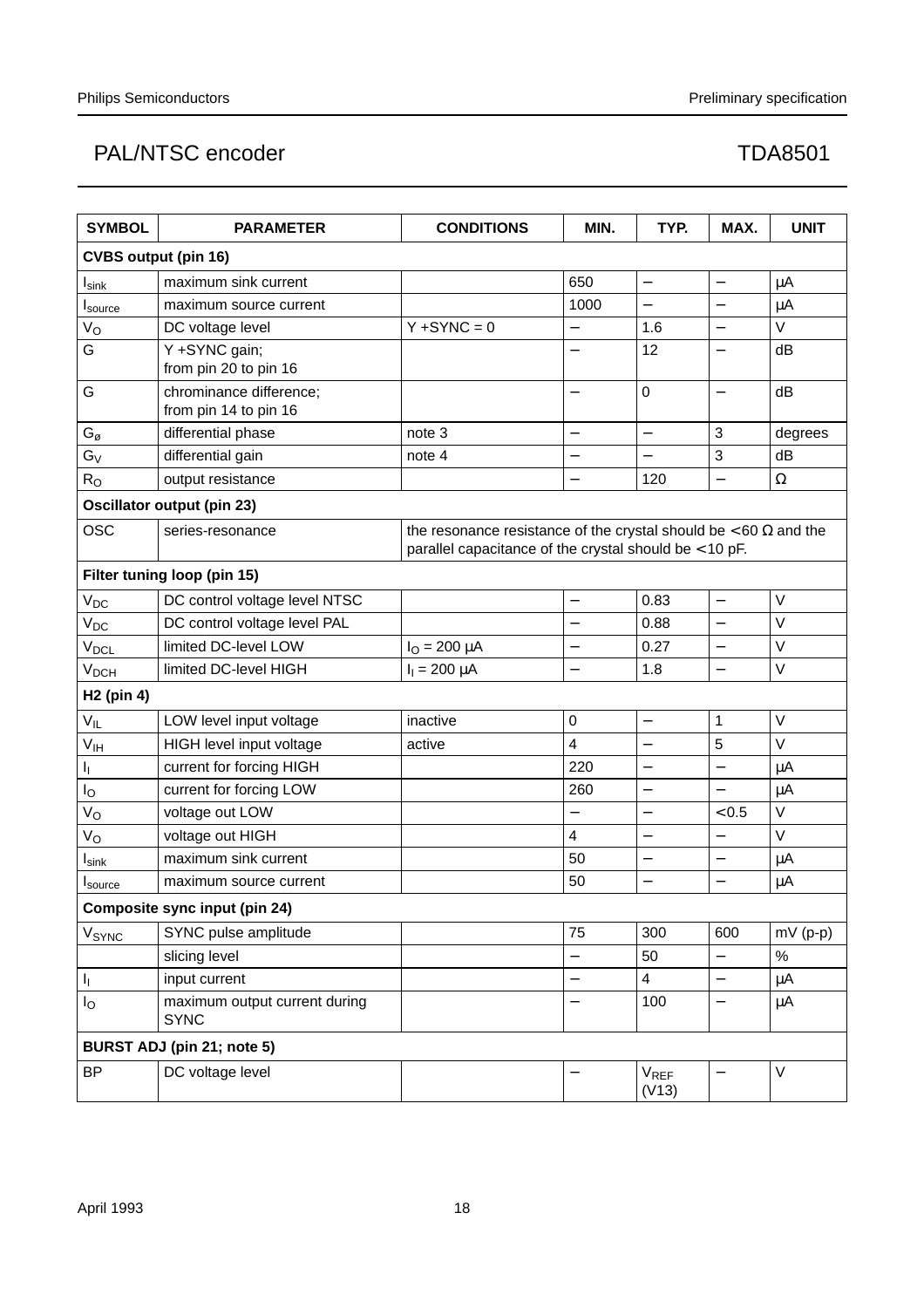| <b>SYMBOL</b>  | <b>PARAMETER</b>                                                         | <b>CONDITIONS</b> | MIN.           | TYP. | MAX.  | <b>UNIT</b> |
|----------------|--------------------------------------------------------------------------|-------------------|----------------|------|-------|-------------|
|                | Control pin PAL/NTSC and Y/Y + SYNC (pin 17; note 6)                     |                   |                |      |       |             |
| $V_{1}$        | PAL mode and blanking pin 5<br>active<br>internal sync added to Y        |                   | $\Omega$       |      |       | V           |
| V <sub>1</sub> | PAL mode and blanking pin 5<br>inactive<br>internal sync not added to Y  |                   | 1.6            |      | 2.0   | V           |
| $V_{1}$        | NTSC mode and blanking pin 5<br>active<br>internal sync added to Y       |                   | $\overline{4}$ |      | 5     | V           |
| V <sub>1</sub> | NTSC mode and blanking pin 5<br>inactive<br>internal sync not added to Y |                   | 3              |      | 3.4   | V           |
| <b>I</b> bias  | input bias current                                                       |                   |                |      | $-10$ | μA          |

**Notes**

- 1. The threshold level of this pin is 700 mV ±20 mV. The specification of the HIGH and LOW levels is according to the SCART fast blanking.
- 2. Pin 20 condition: black level of input signal must be 2.5 V; amplitude 0.5 V (peak-to-peak) nominal.
- 3. Definition: maximum phase minimum phase = difference phase
- 4. Definition: maximum gain – minimum gain × 100 = difference gain %<br>maximum gain
- 5. The output impedance of this pin is low (< 100 Ω). The nominal value of the external resistor is 196 kΩ (see also section Sync separator and Pulse shaper).
- 6. The threshold levels are: 0.25 times  $V_{CC}$ , 0.5 times  $V_{CC}$  and 0.75 times  $V_{CC}$ .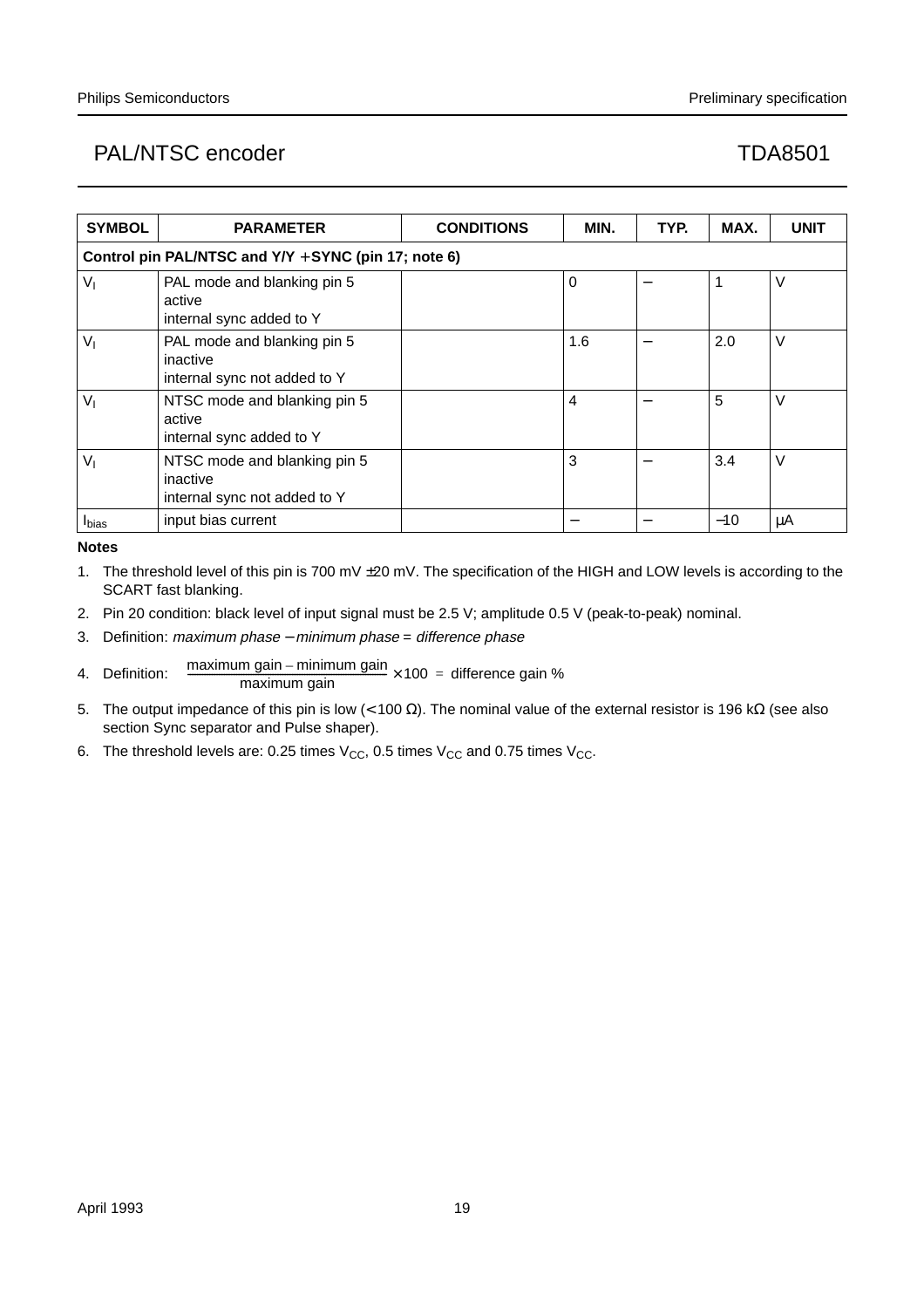| <b>PIN</b>     | <b>NAME</b>          | <b>CIRCUIT</b>                                                     | <b>DESCRIPTION</b>                                                                                                             |
|----------------|----------------------|--------------------------------------------------------------------|--------------------------------------------------------------------------------------------------------------------------------|
| $\mathbf{1}$   | $-(R-Y)$             | 100 µA<br>$2.5$ V<br>puise<br><b>MKA440</b>                        | -(R-Y) input; connected via<br>47 nF capacitor<br>1.05 V (p-p) for EBU bar of 75%<br>see also pins 3, 5, 7, 9 and 11           |
| $\overline{2}$ | <b>MCONTROL</b>      | $25 \mu A$<br>$1 \text{ k}\Omega$<br>$\mathbf{2}$<br><b>MKA441</b> | multiplexer switch control input<br>$< 0.4 V$ Y, U and V<br>$>1$ V R, G and B                                                  |
| $\mathfrak{S}$ | $-(B-Y)$             | see pin 1                                                          | -(B-Y) input; connected via<br>47 nF capacitor<br>1.33 (p-p) for EBU bar of 75%                                                |
| $\overline{4}$ | H/2<br><b>IN/OUT</b> | $275$ $\Omega$<br>4.<br>75 µA<br><b>MKA442</b>                     | H/2 input<br>PAL MODE:<br>pin open, output of internal H/2<br>Forcing possibility<br>NTSC mode:<br>0 V set-up<br>5 V no set-up |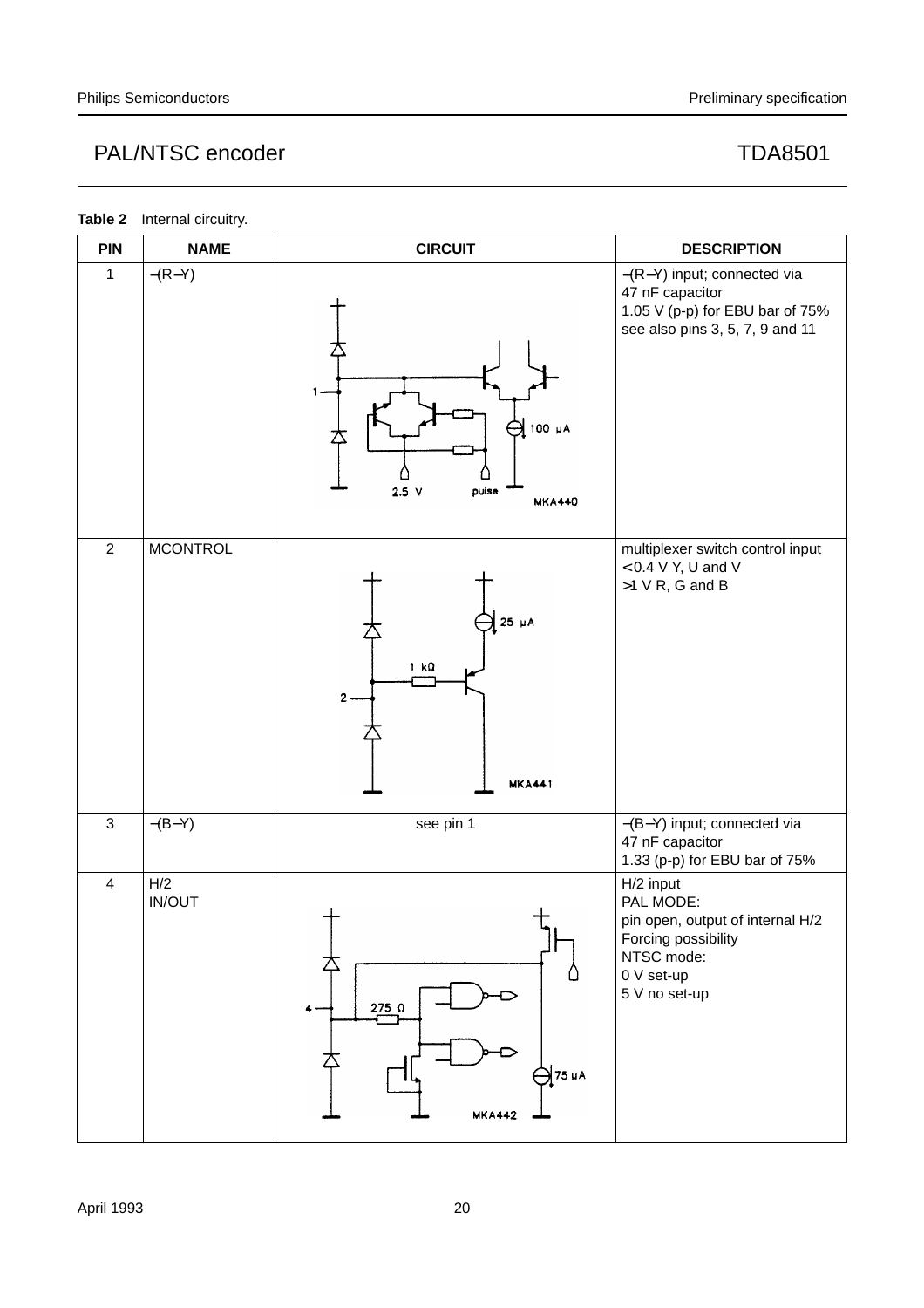| <b>PIN</b>       | <b>NAME</b>  | <b>CIRCUIT</b>                                      | <b>DESCRIPTION</b>                                                              |
|------------------|--------------|-----------------------------------------------------|---------------------------------------------------------------------------------|
| 5                | Υ            | see pin 1                                           | Y input; connected via 47 nF<br>capacitor<br>1 V (p-p) for EBU bar of 75%       |
| $\,6\,$          | U OFFSET     | 270 Ω<br>6<br>$2.5$ V<br>$8 \mu A$<br><b>MKA443</b> | 220 nF (low-leakage) connected<br>to ground see also pin 12                     |
| $\overline{7}$   | $\mathsf{R}$ | see pin 1                                           | RED input; connected via 47 nF<br>capacitor<br>0.7 V (p-p) for EBU bar of 75%   |
| $\,8\,$          | $V_{\rm CC}$ | supply<br>8<br><b>MKA444</b>                        | supply voltage<br>5 V nominal                                                   |
| $\boldsymbol{9}$ | G            | see pin 1                                           | GREEN input; connected via<br>47 nF capacitor<br>0.7 V (p-p) for EBU bar of 75% |
| 10               | $V_{SS}$     | substrate<br>$10 -$<br>冖<br>ground<br><b>MKA445</b> | ground                                                                          |
| 11               | B            | see pin 1                                           | BLUE input; connected via<br>47 nF capacitor<br>0.7 V (p-p) for EBU bar of 75%  |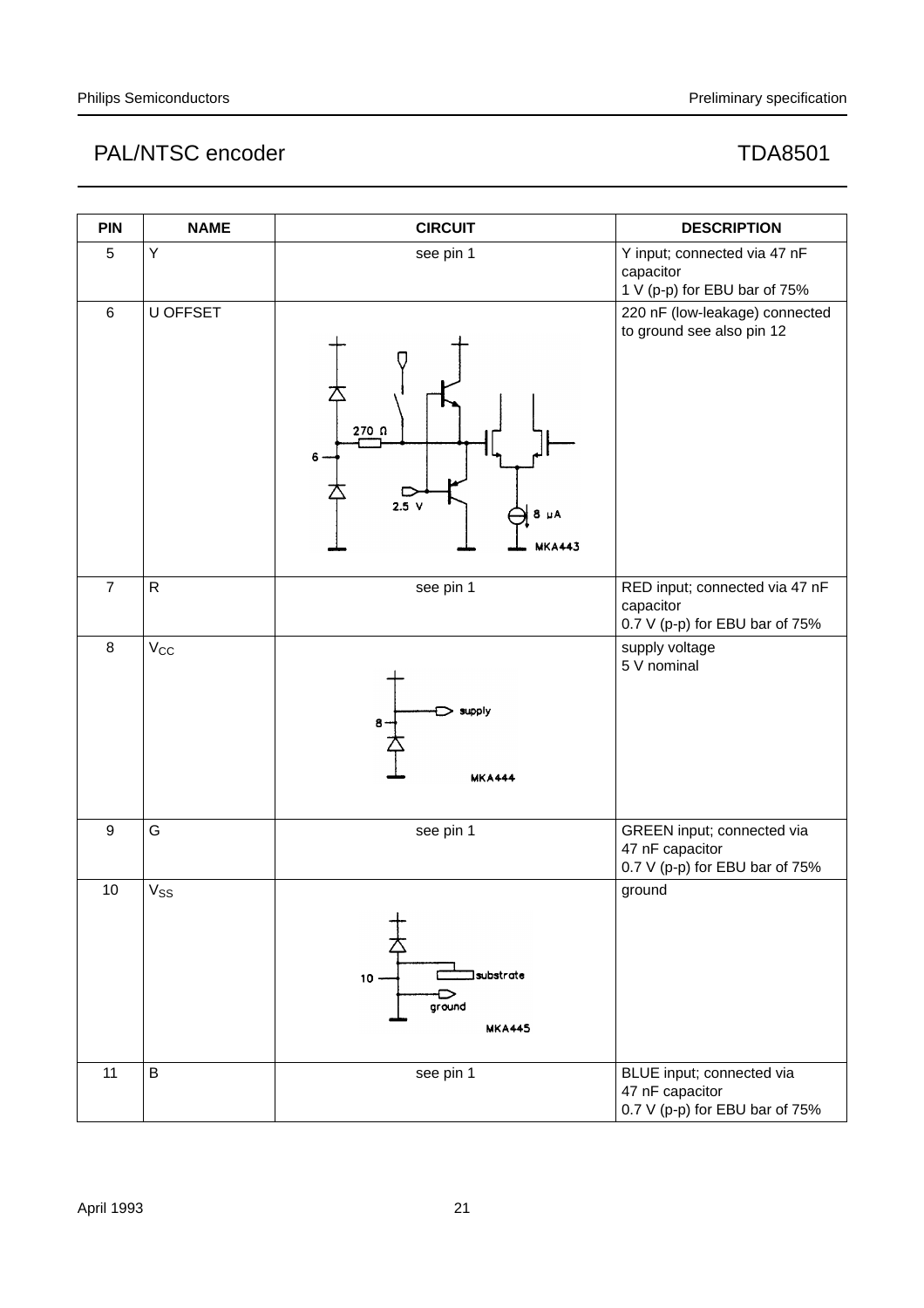| <b>PIN</b> | <b>NAME</b>   | <b>CIRCUIT</b>                                                                                                                   | <b>DESCRIPTION</b>                                                       |
|------------|---------------|----------------------------------------------------------------------------------------------------------------------------------|--------------------------------------------------------------------------|
| 12         | V OFFSET      | see pin 6                                                                                                                        | 220 nF (low-leakage) connected<br>to ground                              |
| 13         | $V_{REF}$     | 150 Ω<br>$2.5$ V<br>⊐<br>$13 -$<br>1 k $\Omega$<br><b>MKA446</b>                                                                 | 2.5 V reference voltage<br>decoupling with 47 µF and 22 nF<br>capacitors |
| 14         | <b>CHROMA</b> | 100 $\Omega$<br>$18 \text{ k}\Omega$<br>14.<br>$\frac{1}{0.25}$ pF<br>$5.5 k\Omega$<br>$\frac{800}{4}$<br>2.5 V<br><b>MKA447</b> | chrominance output; together with<br>pin 19 the Y + C (SVHS) output      |
| 15         | <b>FLT</b>    | 100<br>16<br>µA ∲<br>µA ∳<br>$15 -$<br>100<br>μΑ<br>$1 \vee$<br><b>MKA448</b>                                                    | filter control pin<br>220 nF capacitor to ground                         |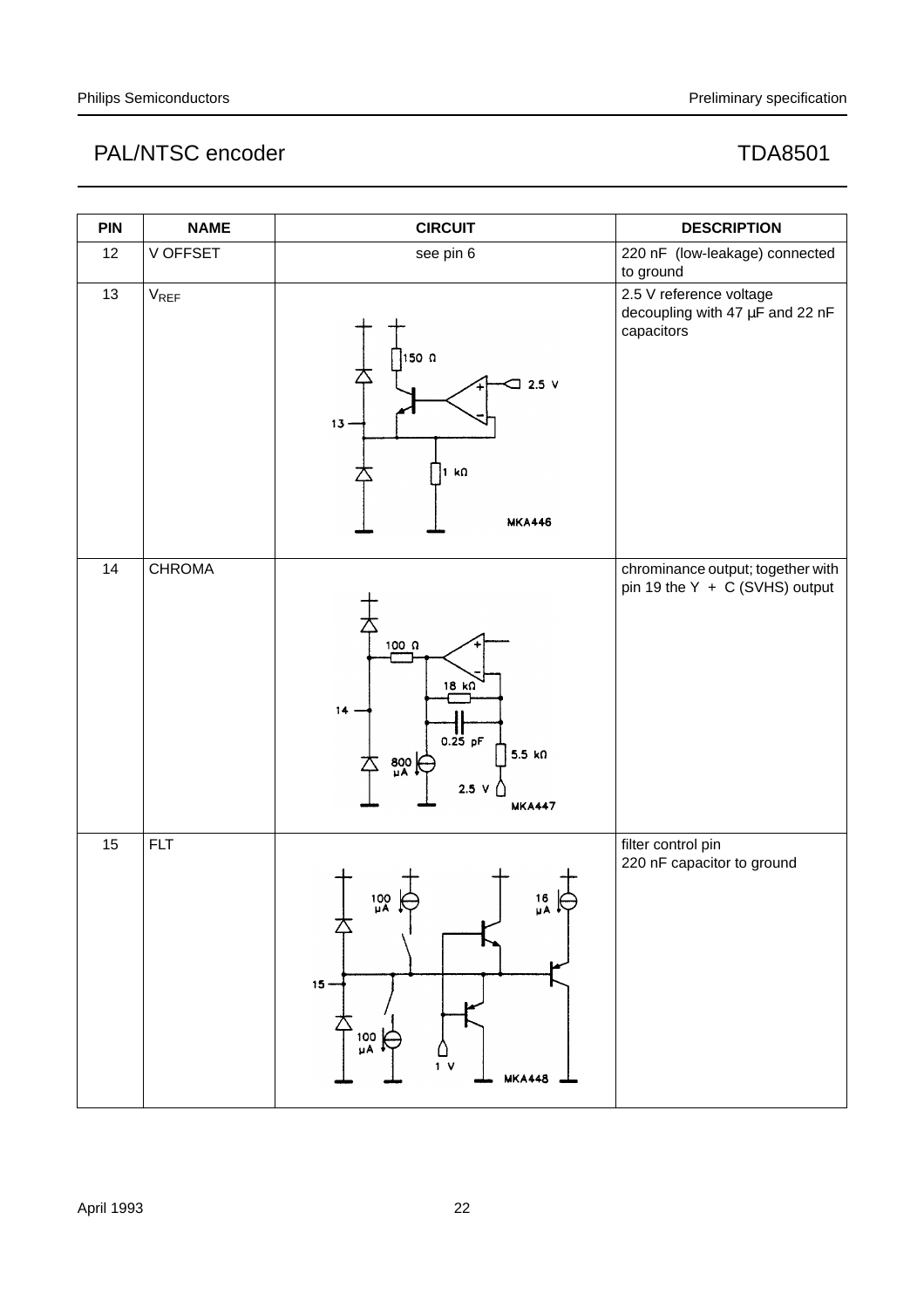| <b>PIN</b> | <b>NAME</b>          | <b>CIRCUIT</b>                                                                                                        | <b>DESCRIPTION</b>                                                                                  |
|------------|----------------------|-----------------------------------------------------------------------------------------------------------------------|-----------------------------------------------------------------------------------------------------|
| 16         | <b>CBVS</b>          | 100 <sub>0</sub><br>$16.3 k\Omega$<br>16<br>$0.38$ pF<br>$3 k\Omega$<br>$\frac{800}{4}$<br>Δ<br>2.5V<br><b>MKA449</b> | CVBS output                                                                                         |
| 17         | PAL/NTSC<br>Y/Y+SYNC | $\frac{25}{11}$<br>3.3 kO<br>17.<br>test<br>information<br>$\bigoplus_{\mu}$ 25<br>$25$ uA<br><b>MKA450</b>           | 4-level control pin<br>Pin 5:<br>0 V PAL, Y<br>1.8 V PAL Y+SYNC<br>3.2 V NTSC Y +SYNC<br>5 V NTSC Y |
| 18         | <b>NOTCH</b>         | 6 kΩ<br>6 k $\Omega$<br>2.5 <sub>v</sub><br>$P^{\dagger}$<br>$18 -$<br>20<br>$2 k\Omega$<br>400 µA<br><b>MKA451</b>   | pin for external notch filter                                                                       |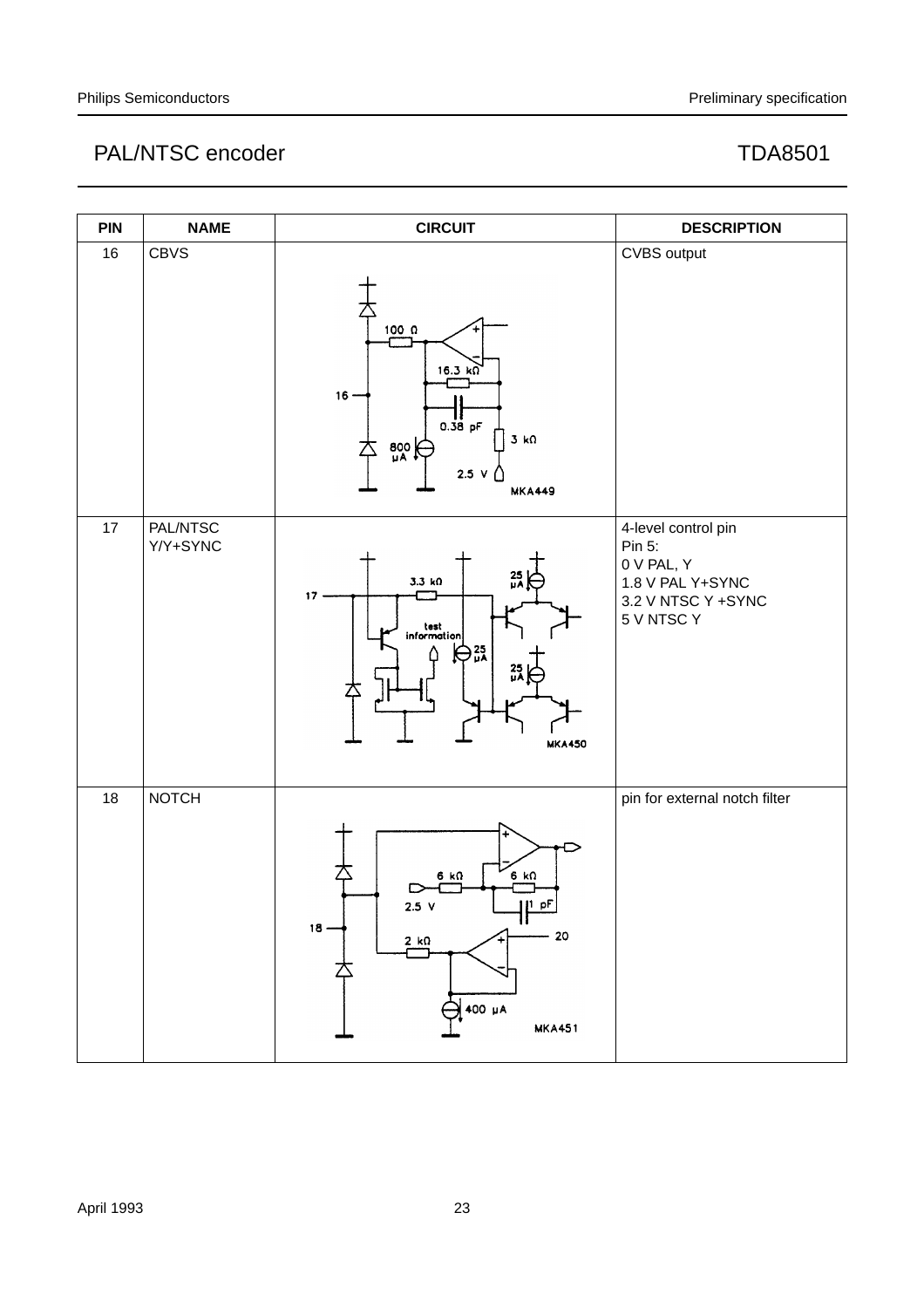| <b>PIN</b> | <b>NAME</b>      | <b>CIRCUIT</b>                                                                                                                | <b>DESCRIPTION</b>                                                                   |
|------------|------------------|-------------------------------------------------------------------------------------------------------------------------------|--------------------------------------------------------------------------------------|
| 19         | Y+SYNC OUT       | 100 <sub>0</sub><br>30.5 k<br>$19 -$<br>$0.25$ pF<br>9 kΩ<br>$\frac{800}{\mu A}$<br>$16 k\Omega$<br>2.5<br>۷<br><b>MKA452</b> | output of the Y +SYNC signal;<br>together with pin 14 the Y +C<br>(SVHS) output      |
| 20         | Y+SYNC IN        | 2 kΩ<br>20<br>18<br>400 µA<br><b>MKA453</b>                                                                                   | input of the delayed Y+SYNC<br>signal of the delay line<br>black level must be 2.5 V |
| 21         | <b>BURST ADJ</b> | 21<br>$2.5 \text{ V}$<br>440 $\Omega$<br><b>MKA454</b>                                                                        | external resistor to ground for<br>adjusting the position of the burst               |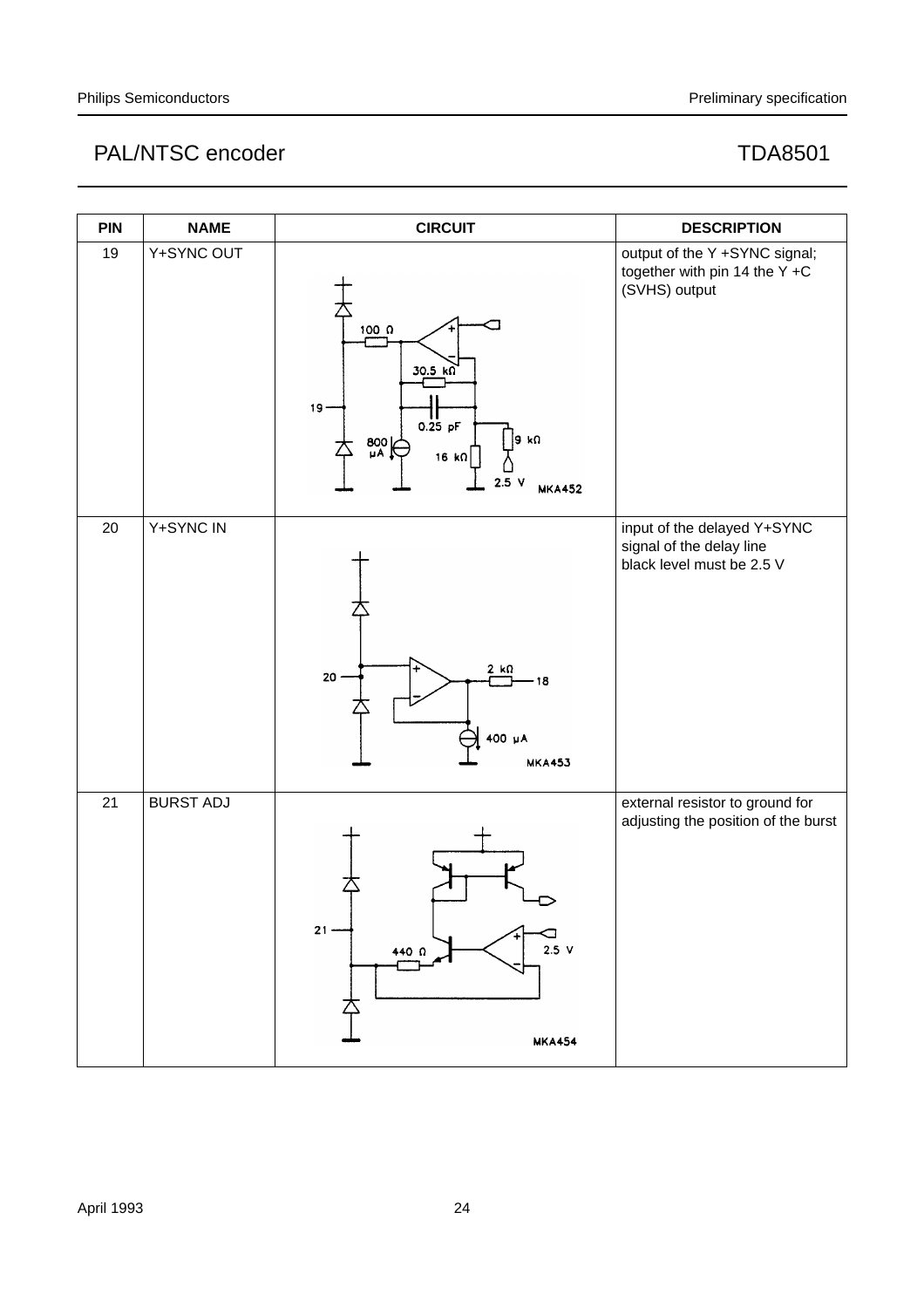| <b>PIN</b> | <b>NAME</b> | <b>CIRCUIT</b>                                                             | <b>DESCRIPTION</b>                                                                                                         |
|------------|-------------|----------------------------------------------------------------------------|----------------------------------------------------------------------------------------------------------------------------|
| 22         | Y+SYNC OUT  | 100 Ω<br>$22 -$<br>400 µA<br><b>MKA455</b>                                 | output of the Y+SYNC signal,<br>connected to the delay line via a<br>resistor                                              |
| 23         | <b>OSC</b>  | 3.3V<br>$2 k\Omega$<br>$23 -$<br>130 µA<br><b>MKA456</b>                   | subcarrier-crystal in series with a<br>trimmer, or an external<br>subcarrier signal, via 1 nF in<br>series with a resistor |
| 24         | CS          | $24 -$<br>$15 k\Omega$<br>10 pF $\frac{1}{\sqrt{1}}$ 4 µA<br><b>MKA457</b> | composite SYNC signal input<br>amplitude $< 600$ mV (p-p)                                                                  |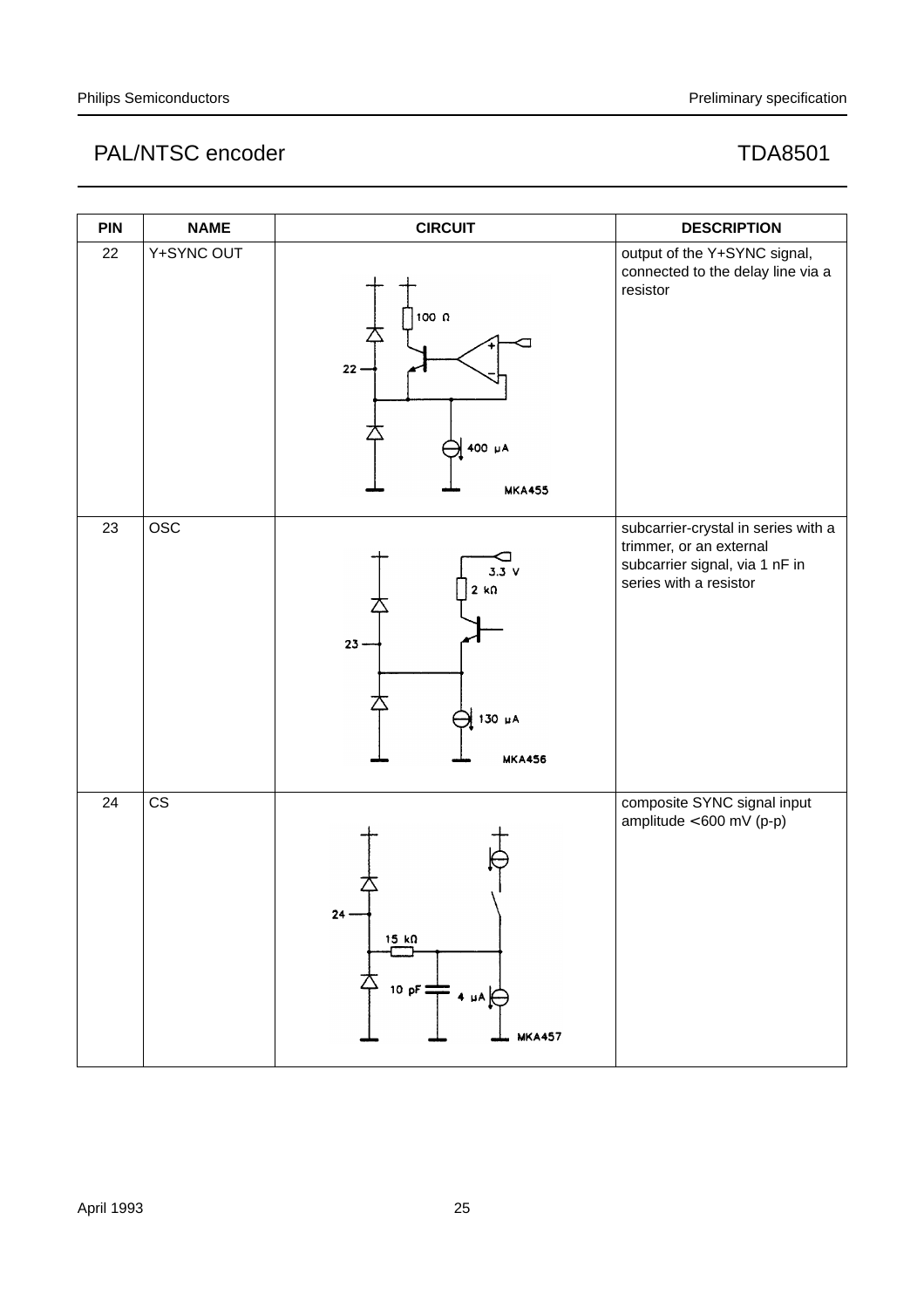

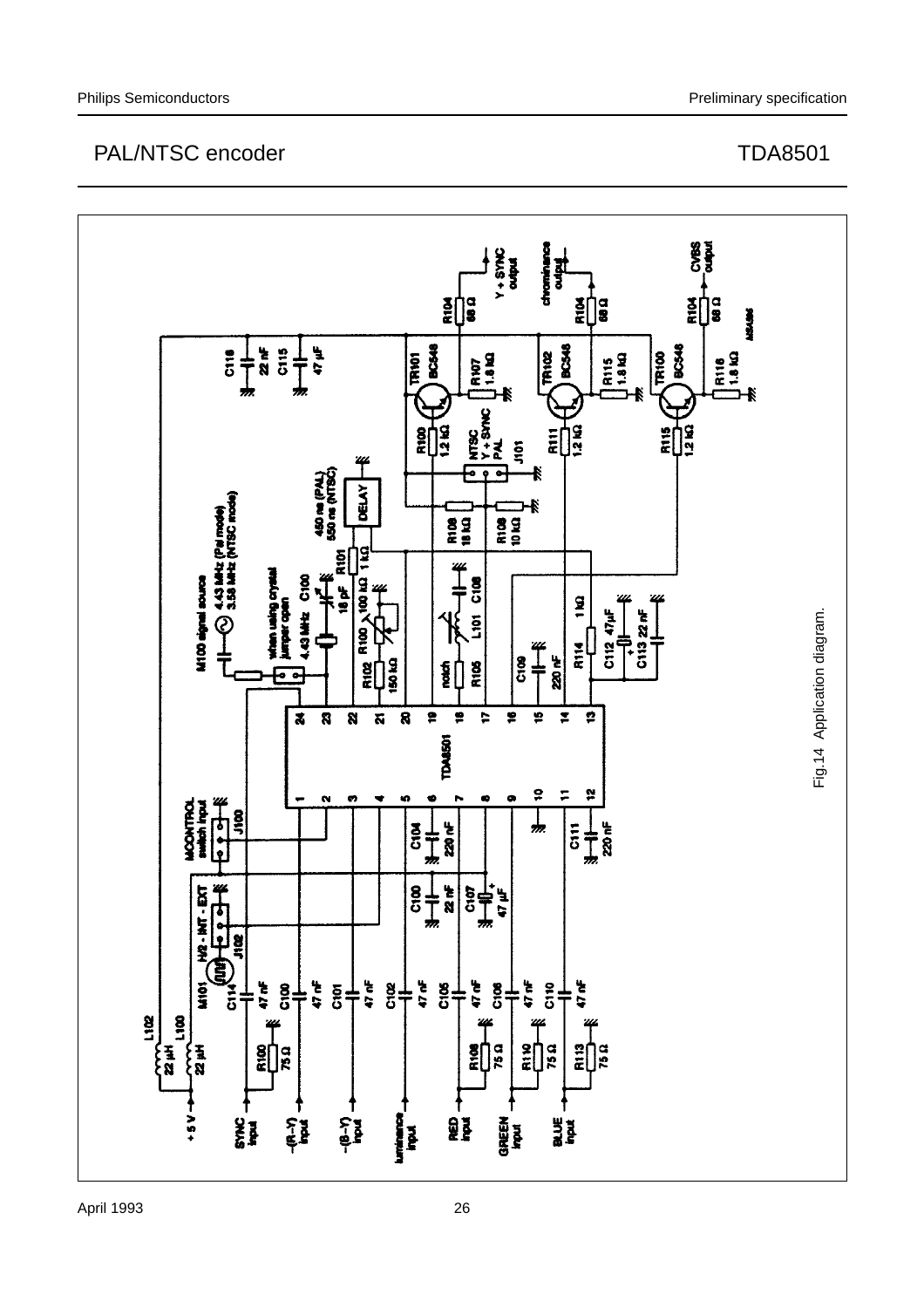## **PACKAGE OUTLINES**

## **SDIP24: plastic shrink dual in-line package; 24 leads (400 mil) SOT234-1 SOT234-1**



 $95-02-04$ 

SOT234-1  $\begin{array}{|c|c|c|c|c|c|}\n\hline\n\text{SOT234-1} & \text{S2-11-17}\n\hline\n\end{array}$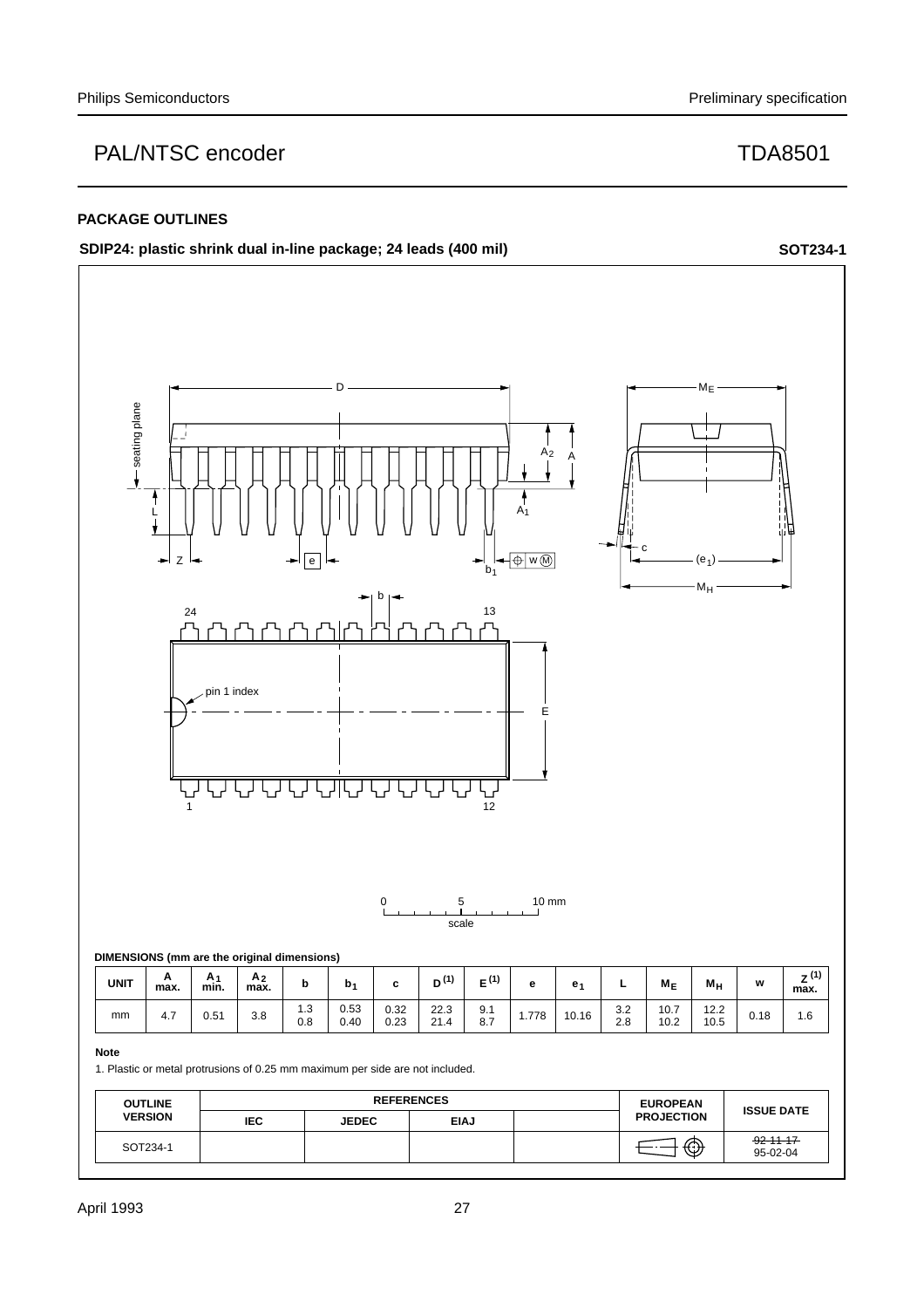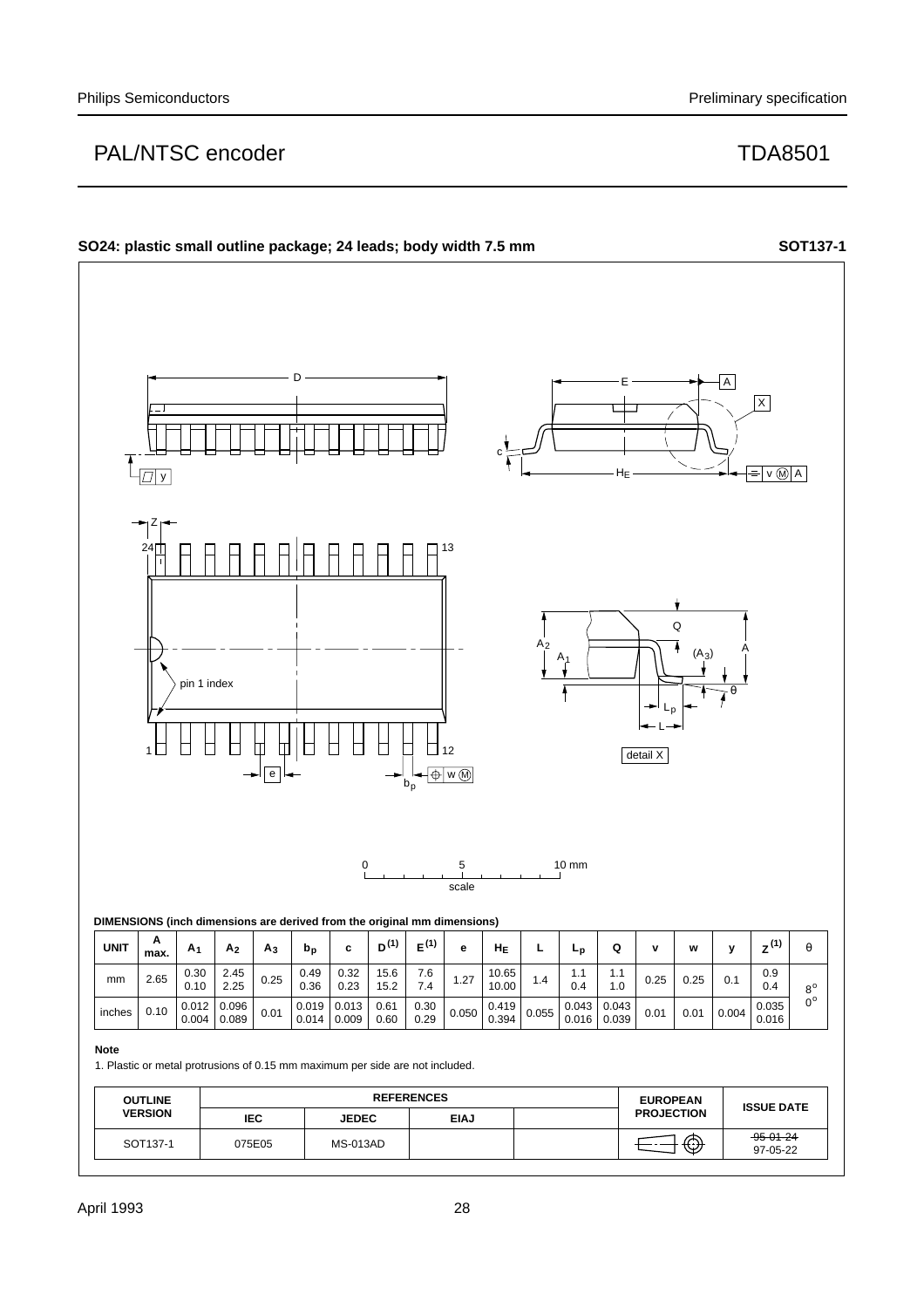## **SOLDERING**

## **Introduction**

There is no soldering method that is ideal for all IC packages. Wave soldering is often preferred when through-hole and surface mounted components are mixed on one printed-circuit board. However, wave soldering is not always suitable for surface mounted ICs, or for printed-circuits with high population densities. In these situations reflow soldering is often used.

This text gives a very brief insight to a complex technology. A more in-depth account of soldering ICs can be found in our "IC Package Databook" (order code 9398 652 90011).

## **SDIP**

### SOLDERING BY DIPPING OR BY WAVE

The maximum permissible temperature of the solder is 260 °C; solder at this temperature must not be in contact with the joint for more than 5 seconds. The total contact time of successive solder waves must not exceed 5 seconds.

The device may be mounted up to the seating plane, but the temperature of the plastic body must not exceed the specified maximum storage temperature  $(T_{\text{stg max}})$ . If the printed-circuit board has been pre-heated, forced cooling may be necessary immediately after soldering to keep the temperature within the permissible limit.

## REPAIRING SOLDERED JOINTS

Apply a low voltage soldering iron (less than 24 V) to the lead(s) of the package, below the seating plane or not more than 2 mm above it. If the temperature of the soldering iron bit is less than 300 °C it may remain in contact for up to 10 seconds. If the bit temperature is between 300 and 400 °C, contact may be up to 5 seconds.

## **SO**

## REFLOW SOLDERING

Reflow soldering techniques are suitable for all SO packages.

Reflow soldering requires solder paste (a suspension of fine solder particles, flux and binding agent) to be applied to the printed-circuit board by screen printing, stencilling or pressure-syringe dispensing before package placement.

Several techniques exist for reflowing; for example, thermal conduction by heated belt. Dwell times vary between 50 and 300 seconds depending on heating method. Typical reflow temperatures range from 215 to 250 °C.

Preheating is necessary to dry the paste and evaporate the binding agent. Preheating duration: 45 minutes at 45 °C.

## WAVE SOLDERING

Wave soldering techniques can be used for all SO packages if the following conditions are observed:

- A double-wave (a turbulent wave with high upward pressure followed by a smooth laminar wave) soldering technique should be used.
- The longitudinal axis of the package footprint must be parallel to the solder flow.
- The package footprint must incorporate solder thieves at the downstream end.

During placement and before soldering, the package must be fixed with a droplet of adhesive. The adhesive can be applied by screen printing, pin transfer or syringe dispensing. The package can be soldered after the adhesive is cured.

Maximum permissible solder temperature is 260 °C, and maximum duration of package immersion in solder is 10 seconds, if cooled to less than 150 °C within 6 seconds. Typical dwell time is 4 seconds at 250 °C.

A mildly-activated flux will eliminate the need for removal of corrosive residues in most applications.

## REPAIRING SOLDERED JOINTS

Fix the component by first soldering two diagonallyopposite end leads. Use only a low voltage soldering iron (less than 24 V) applied to the flat part of the lead. Contact time must be limited to 10 seconds at up to 300 °C. When using a dedicated tool, all other leads can be soldered in one operation within 2 to 5 seconds between 270 and 320 °C.